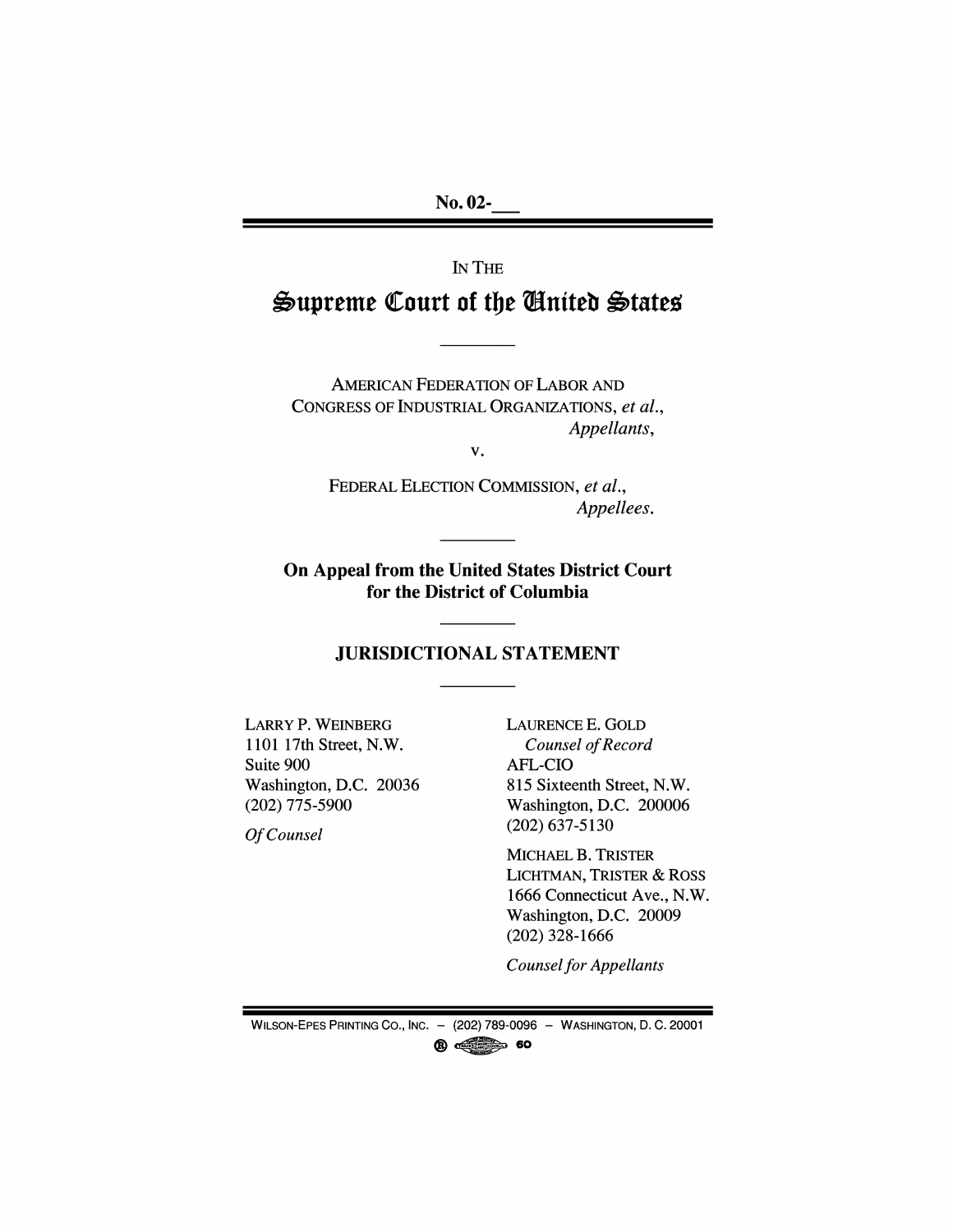#### **QUESTIONS PRESENTED**

1. Whether the prohibition of certain broadcast communications by labor organizations and corporations in BCRA § 203(a) abridges the First Amendment insofar as it incorporates the "fallback" definition of the term "electioneering communications" set forth in BCRA § 201, with its last clause severed.

2. Whether the provisions prohibiting coordinated expenditures in BCRA §§ 202 and 214(a) are constitutional in light of the statute's mandate that no definition of "coordination" may require proof of "agreement or formal collaboration."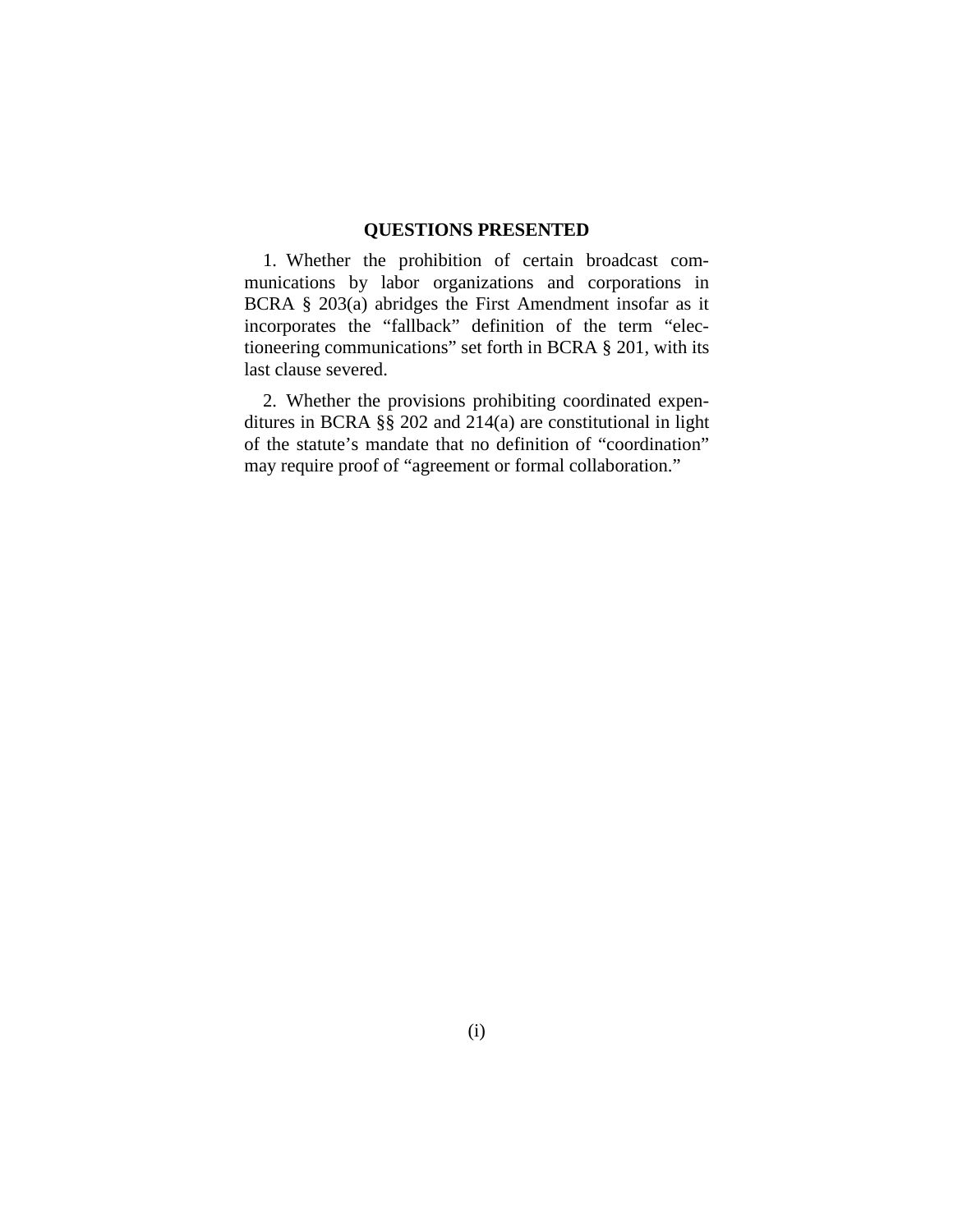#### **PARTIES TO THE PROCEEDINGS**

This jurisdictional statement is filed on behalf of the American Federation of Labor and Congress of Industrial Organizations and its federally registered political committee, AFL-CIO Committee on Political Education Political Contributions Committee. Appellants were plaintiffs in *AFL-CIO v. Federal Election Commission,* Civ. No. 02-754 (D.D.C.), one of the eleven consolidated cases challenging the constitutionality of various provisions of the Bipartisan Campaign Reform Act of 2002. The appellees here, who were defendants or intervenor-defendants in the district court, are the Federal Election Commission; the Federal Communications Commission; the United States of America; Senator John McCain; Senator Russell Feingold; Representative Christopher Shays; Representative Martin Meehan; Senator Olympia Snowe; and Senator James Jeffords.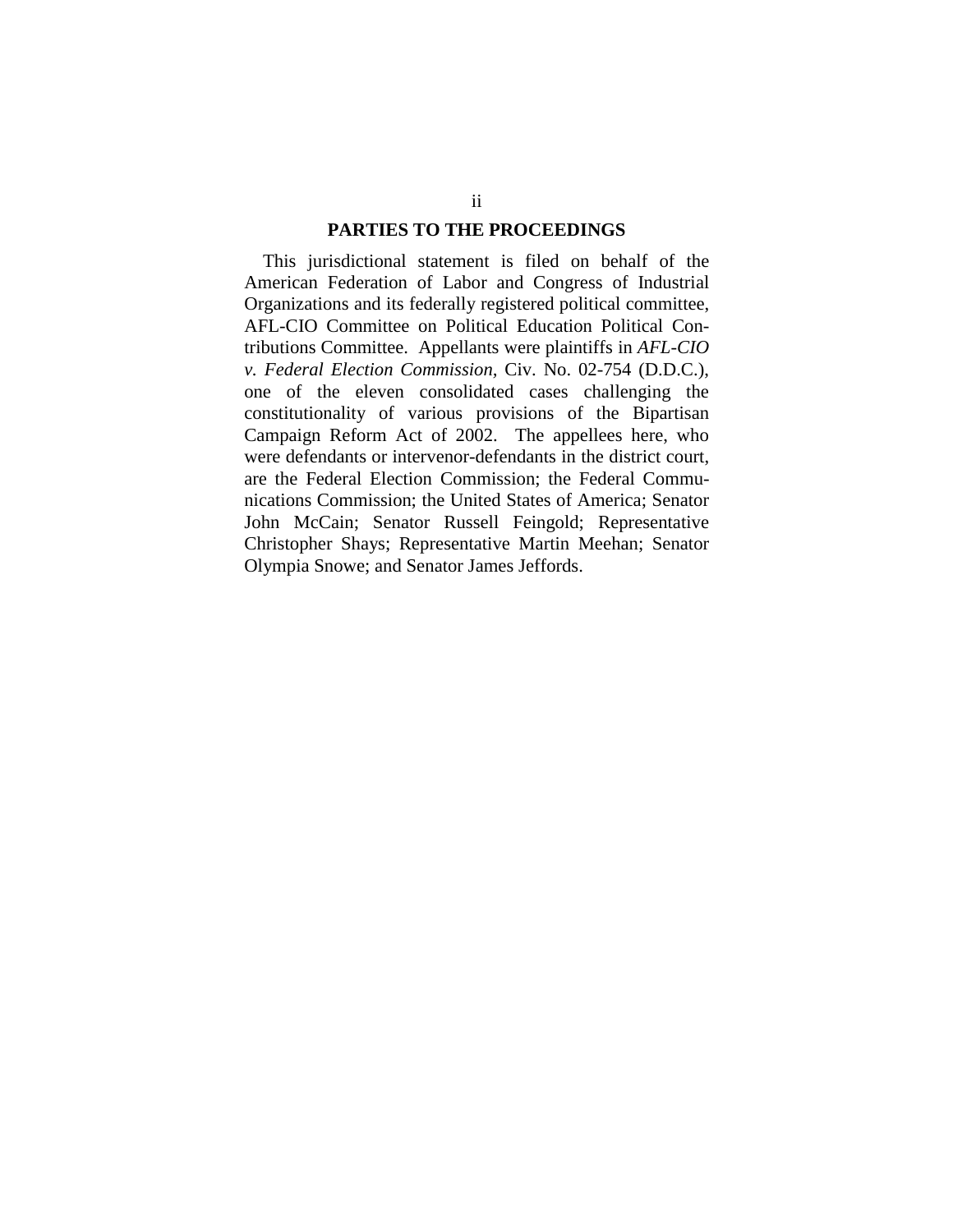# TABLE OF CONTENTS

|                                                                                                                                                                                                                                                                 | Page                |
|-----------------------------------------------------------------------------------------------------------------------------------------------------------------------------------------------------------------------------------------------------------------|---------------------|
|                                                                                                                                                                                                                                                                 | (i)                 |
|                                                                                                                                                                                                                                                                 | $\ddot{\mathbf{i}}$ |
|                                                                                                                                                                                                                                                                 | $\bar{\mathbf{V}}$  |
|                                                                                                                                                                                                                                                                 | $\mathbf{1}$        |
|                                                                                                                                                                                                                                                                 | 1                   |
| CONSTITUTIONAL AND STATUTORY                                                                                                                                                                                                                                    | $\overline{2}$      |
|                                                                                                                                                                                                                                                                 | $\overline{2}$      |
| THE QUESTIONS PRESENTED ARE                                                                                                                                                                                                                                     | 9                   |
| THE "FALLBACK" DEFINITION OF<br>$\mathbf{L}$<br>"ELECTIONEERING COMMUNICATIONS"<br>AS SEVERED AND UPHELD BY THE<br>DISTRICT COURT VIOLATES THE FIRST                                                                                                            | 10                  |
| BCRA'S PROVISIONS PROHIBITING<br>II.<br>COORDINATED COMMUNICATIONS<br>AND EXPENDITURES ARE UNCON-<br>STITUTIONAL IN LIGHT OF THE<br>STATUTE'S MANDATE THAT NO<br>DEFINITION OF "COORDINATION" MAY<br>REQUIRE PROOF OF AN "AGREEMENT<br>OR FORMAL COLLABORATION" | 14                  |
|                                                                                                                                                                                                                                                                 | 18                  |
| APPENDIX A: NOTICE OF APPEAL TO THE<br>SUPREME COURT OF THE UNITED STATES                                                                                                                                                                                       | 1a                  |
| APPENDIX B: OPINIONS OF THE DISTRICT                                                                                                                                                                                                                            | 3a                  |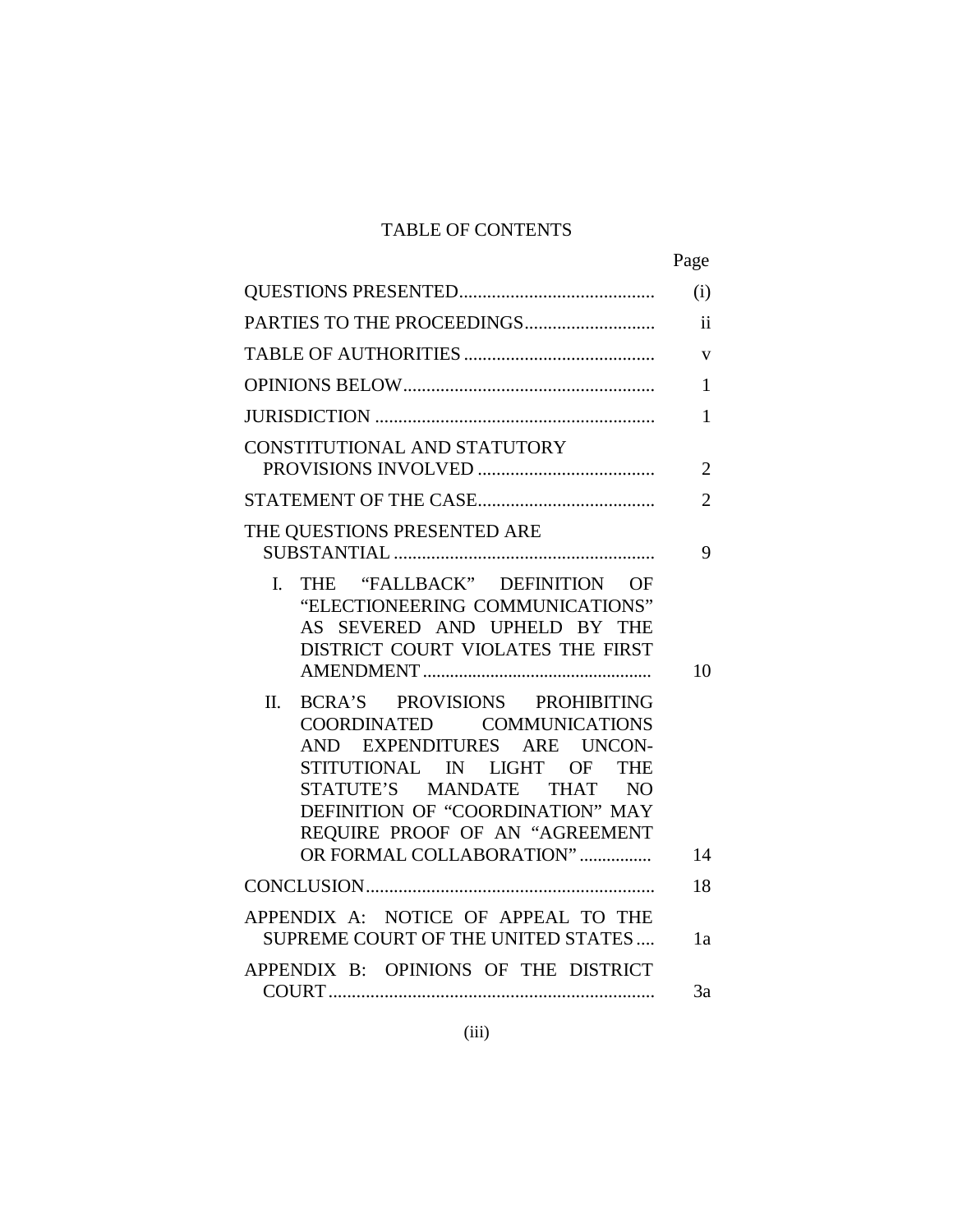# TABLE OF CONTENTS—Continued

Page

| APPENDIX C: PERTINENT PROVISIONS OF        |    |
|--------------------------------------------|----|
| THE BIPARTISAN CAMPAIGN REFORM ACT         |    |
| OF 2002, PUB. L. NO. 107-155, 116 STAT. 81 |    |
|                                            | 4a |

iv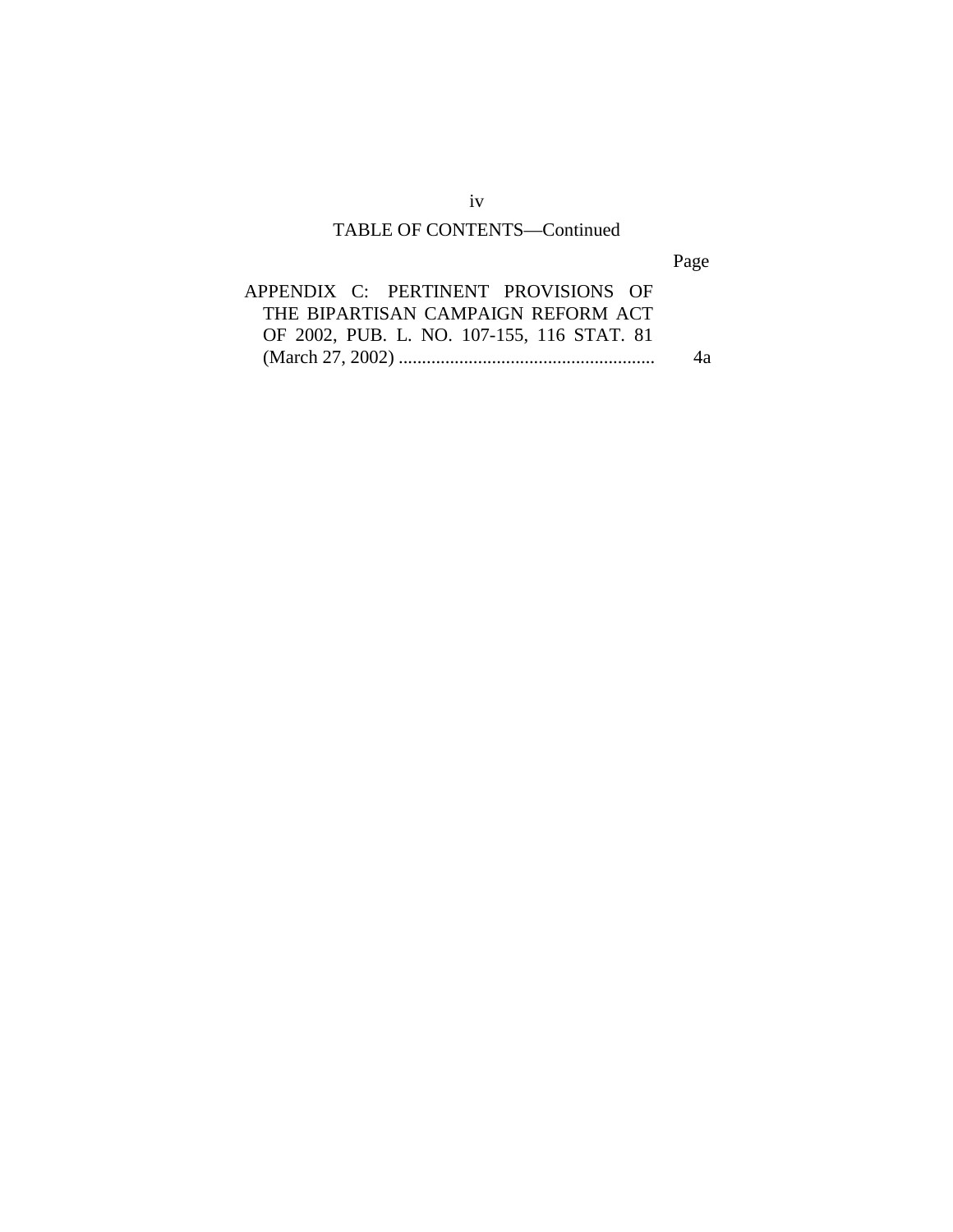# TABLE OF AUTHORITIES

| <b>CASES</b>                                                                                              | Page    |
|-----------------------------------------------------------------------------------------------------------|---------|
| <i>Buckley v. Valeo, 424 U.S. 1 (1976)5, 11, 13, 16</i><br>Clifton v. Federal Election Commission, 114 F. |         |
| 3d 1309 (1st Cir. 1997), cert denied, 522 U.S.                                                            |         |
| $1108(1998)$<br>                                                                                          | 6, 14   |
| Federal Election Comm'n v. Christian Coalition,                                                           | 6       |
| Federal Election Comm'n v. Colorado Repub-                                                                |         |
| lican Fed. Campaign Comm., 518 U.S. 604                                                                   | 17      |
| Federal Election Comm'n v. Colorado Repub-                                                                |         |
| lican Fed. Campaign Comm., 533 U.S. 431                                                                   | $16-17$ |
| Federal Election Comm'n v. Massachusetts Citi-                                                            |         |
| zens For Life, Inc., 479 U.S. 238 (1986)<br>Federal Election Commission v. Public Citizen,                | 11      |
| <i>Inc.</i> , 64 F. Supp. 2d 1327 (N.D. Ga. 1999),                                                        |         |
| rev'd on other grounds, 268 F.3d 1283 (11th                                                               |         |
| Minnesota v. Mille Lacs Band of Chippewa                                                                  | 6       |
|                                                                                                           | 13      |

# **STATUTES**

| Bipartisan Campaign Reform Act of 2002, Pub. |     |
|----------------------------------------------|-----|
|                                              |     |
|                                              | -12 |
|                                              | 6   |
|                                              | -8  |

# MISCELLANEOUS

|                                                  | 6  |
|--------------------------------------------------|----|
| 65 Fed. Reg. 76138 (December 6, 2000)            | 6  |
| 67 Fed. Reg. 65190 (October 23, 2002)            | 11 |
| 147 Cong. Rec. S2704 (daily ed., March 22, 2001) | 13 |
| 147 Cong. Rec. S3118 (daily ed., March 29, 2001) | 13 |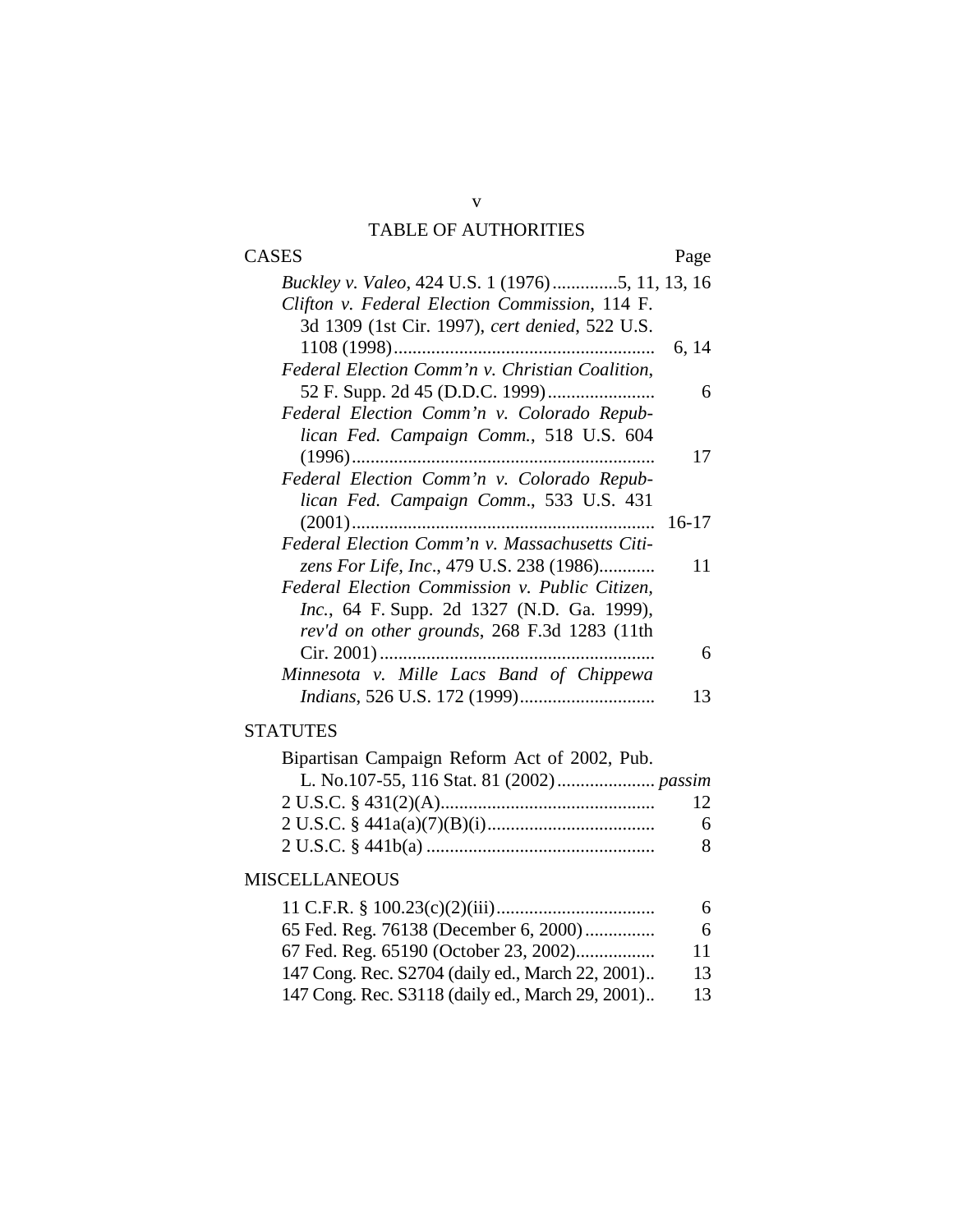#### IN THE

# Supreme Court of the United States

No. 02-

**AMERICAN FEDERATION OF LABOR AND** CONGRESS OF INDUSTRIAL ORGANIZATIONS, et al., Appellants,

 $V_{\star}$ 

FEDERAL ELECTION COMMISSION, et al., Appellees.

On Appeal from the United States District Court for the District of Columbia

## **JURISDICTIONAL STATEMENT**

#### **OPINIONS BELOW**

The district court's May 2, 2003 opinions and final judgment are not yet reported.

#### **JURISDICTION**

The district court entered judgment on May 2, 2003. Appellants filed their timely notice of appeal on May 7, 2003. App. 1a. The jurisdiction of this Court is invoked under section  $403(a)(3)$  of the Bipartisan Campaign Reform Act of 2002 ("BCRA"), Pub. L. No. 107-155, § 403(a)(3), 116 Stat.  $113 - 114.$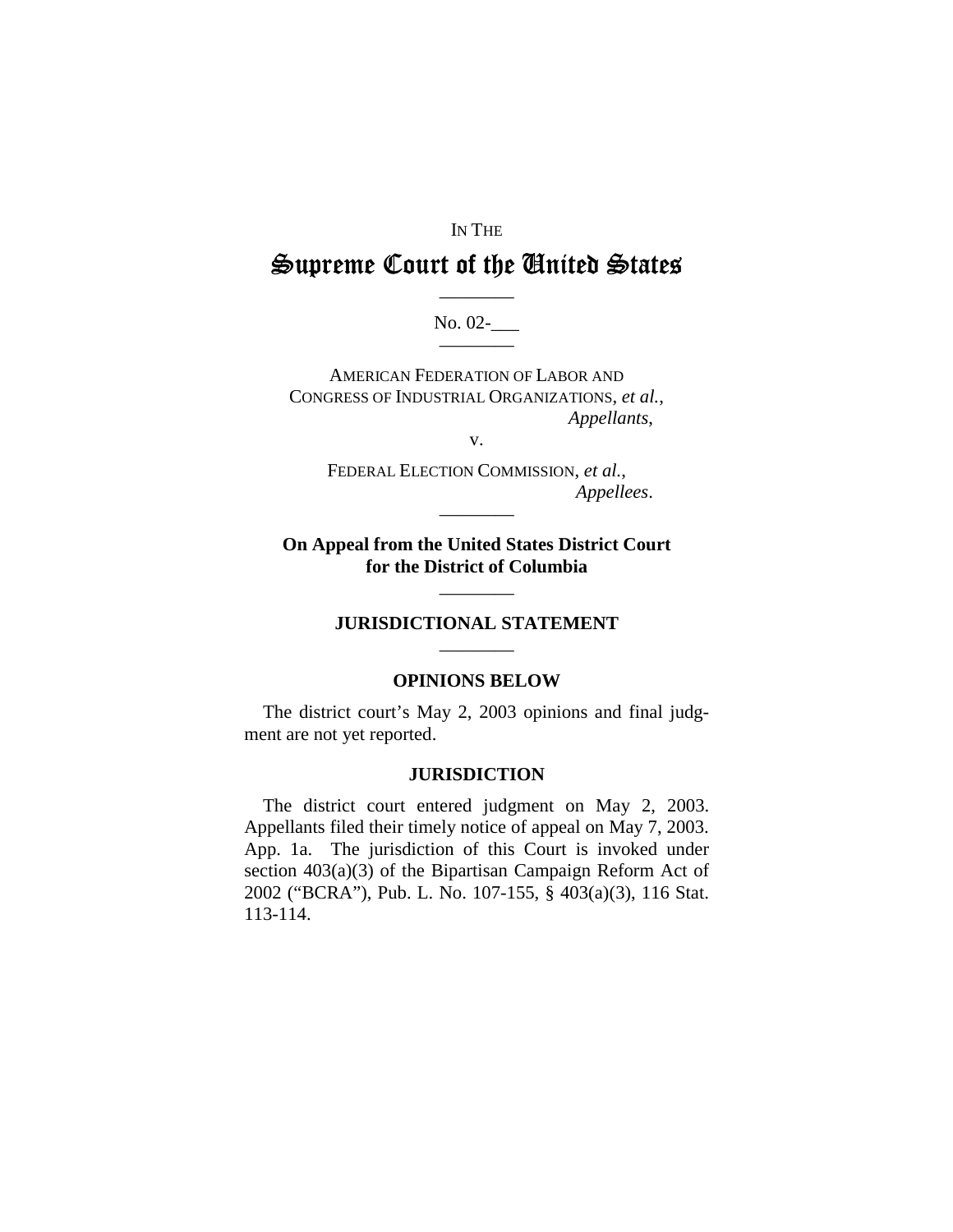#### **CONSTITUTIONAL AND STATUTORY PROVISIONS INVOLVED**

The First Amendment to the United States Constitution provides in pertinent part:

Congress shall make no law . . . abridging the freedom of speech or of the press; or the right of the people peaceably to assemble, and to petition the Government for a redress of grievances.

BCRA is reproduced in full in the appendices to the jurisdictional statements in *McConnell v. Federal Election Comm'n*, No.02-1674, *National Rifle Ass'n v. Federal Election Comm'n*, No. 02-1675, and *Federal Election Comm'n v. McConnell*, No.02-1676. Sections 201, 202, 203 and 214 of BCRA are reproduced at App.4a, *infra.* 

#### **STATEMENT OF THE CASE**

1. The AFL-CIO's complaint in the district court presented First Amendment challenges to a number of provisions in Title II of BCRA: the outright prohibition on "any applicable electioneering communication" by labor organizations and corporations in § 203, which incorporates the primary and fallback definitions of "electioneering communication" in § 201; the requirement of advance disclosure of electioneering communications in § 201; the requirement of advance disclosure of independent expenditures in § 212; and various provisions addressing coordinated communications and expenditures in §§ 202 and 214. The complaint also challenged the requirement in § 504 directing broadcast licensees to maintain and make available for public inspection any request to purchase broadcast time for "communicat[ing] a message relating to any political matter of national importance . . . ."

The three-judge court, by a 2-1 vote, sustained the AFL-CIO's challenge to the primary definition of "electioneering communication." See Henderson op. 201-28; Leon op.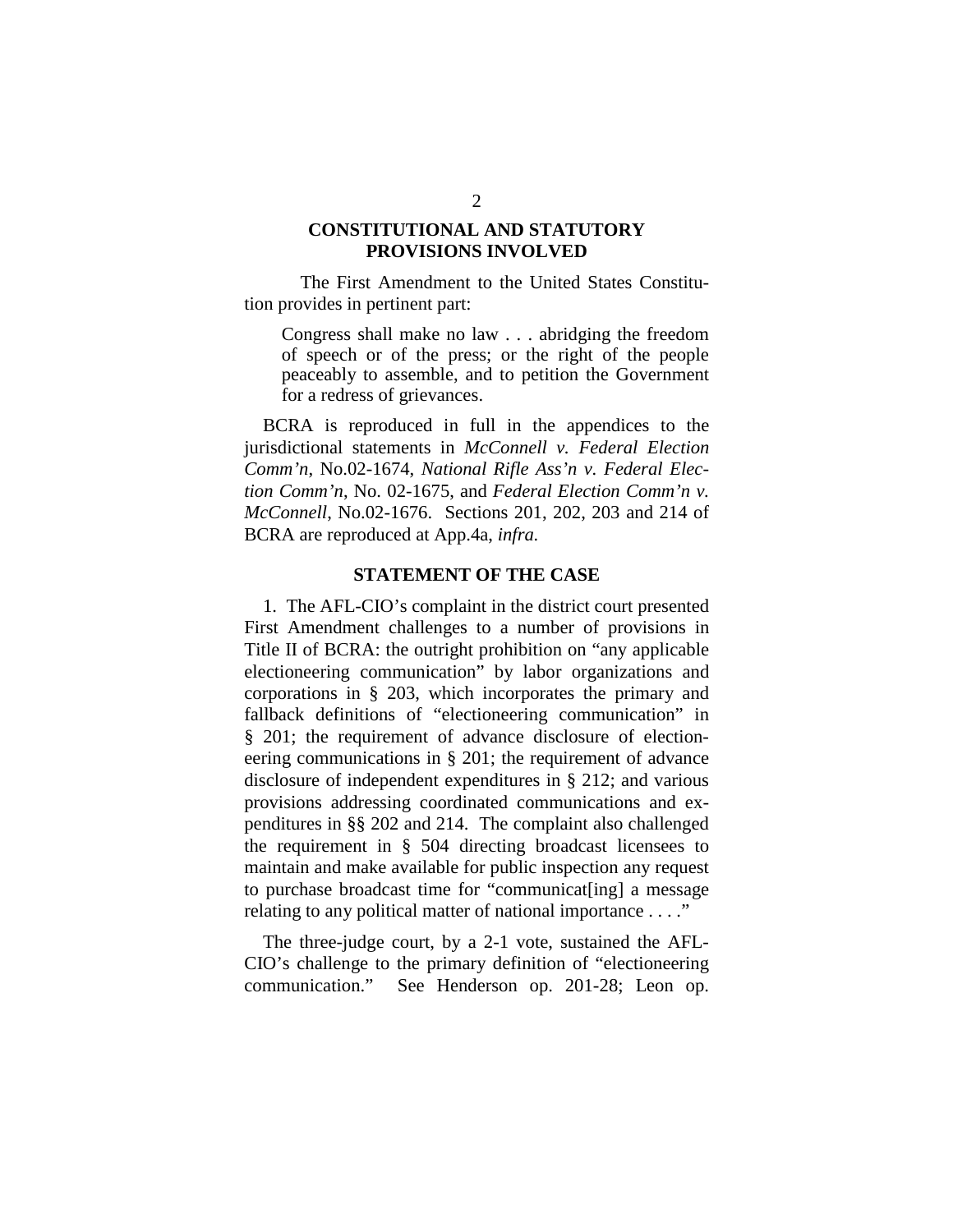73-87. However, in an opinion by Judge Leon that was joined by Judge Kollar-Kotelly "solely as an alternative to this Court's finding that the primary definition is unconstitutional," Per Curiam op. 8, the court partially upheld the fallback definition of an electioneering communication after severing its final clause as unconstitutionally vague. Leon op. 88-95. The district court also unanimously struck down BCRA § 201's advance disclosure requirement for electioneering communications, Per Curiam op. 115-124; Henderson op. 228-42; unanimously struck down BCRA § 504's record-keeping requirement for broadcast licensees, Henderson op. 228-42; Kollar-Kotelly op. 614; Leon op. 111- 15; and held non-justiciable the challenge to BCRA § 212's advance disclosure requirement for independent expenditures. Per Curiam op. 140-45. Finally, the district court rejected the AFL-CIO's challenge to two of BCRA's coordination provisions,  $\S 202$  and  $\S 214(a)$ , while finding that its challenges to §§ 214(b) and (c) were not justiciable at the present time. Per Curiam op. 138-69.

Under section 403(a)(3) of BCRA, the final decision of the district court in this case is "reviewable only by appeal directly to the Supreme Court of the United States." 116 Stat. 114. This Court is directed "to advance on the docket and to expedite to the greatest extent possible the disposition of the . . . appeal." *Id.* In addition to defending the appeals of the defendants and the intervenor-defendants from the district court's decision striking down BCRA § 203 insofar as it incorporates the primary definition of "electioneering communications" in section 201, its decision invalidating section 201's advance disclosure requirement for electioneering communication, and its decision invalidating section 504, the AFL-CIO submits this jurisdictional statement in order to appeal the district court's ruling upholding the fallback definition of "electioneering communication" as modified by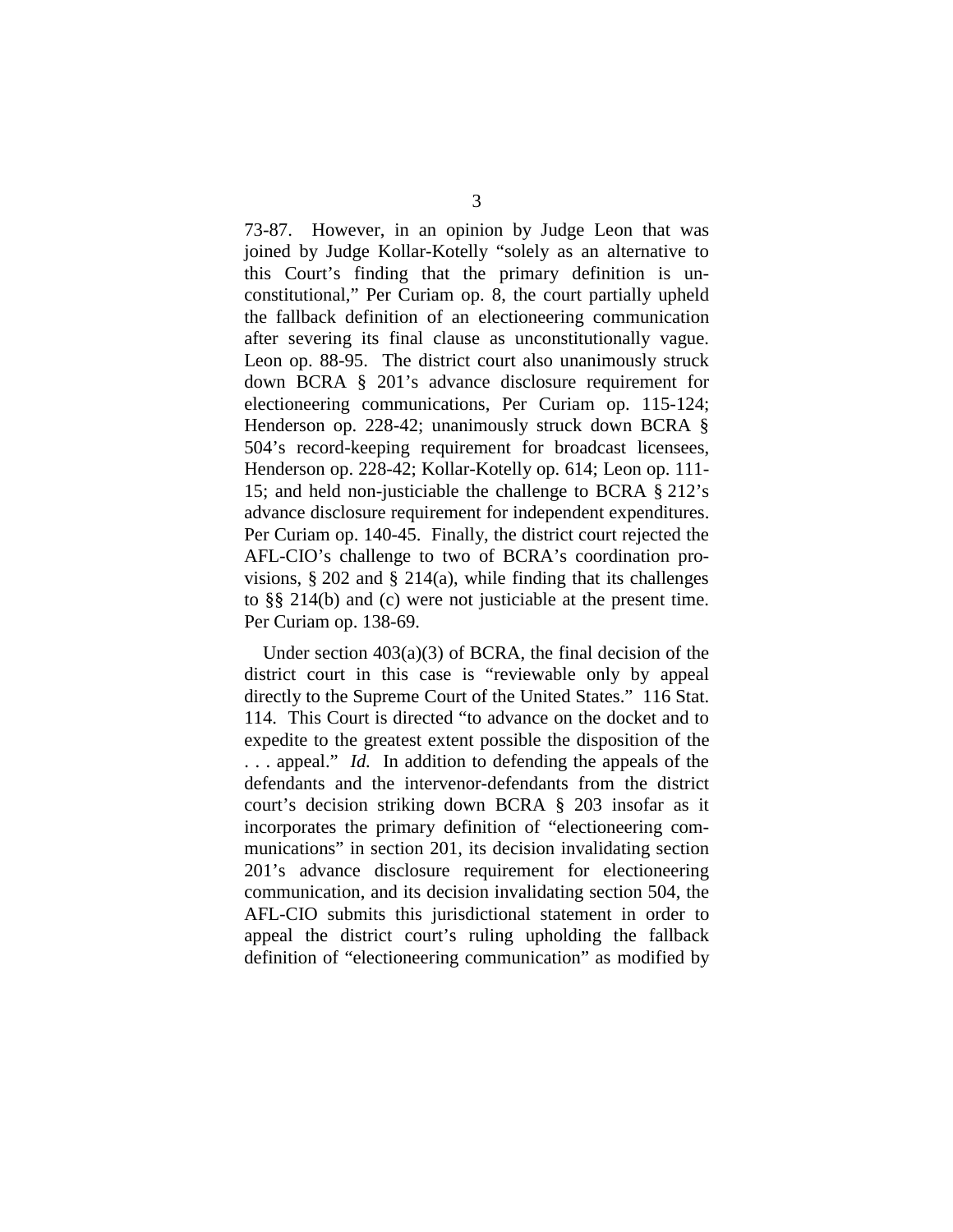Judge Leon's opinion. The AFL-CIO also appeals the decision of the district court sustaining under the First Amendment the coordination provisions in BCRA §§ 202 and 214.

2. The AFL-CIO's claims in this litigation concerning BCRA's proscription of speech through broadcast media arise from its longstanding program, including through paid broadcast communications, to inform and engage union members and the general public concerning public policy issues affecting the lives of working families. In recent years, the AFL-CIO has spent millions of dollars on television and radio advertisements addressing issues such as the minimum wage, Medicare benefits, Social Security, health care, tax fairness, rights in the workplace, and trade policy, all in an effort to influence on-going policy and legislative debates on these issues and to hold federal officeholders accountable for their positions. The AFL-CIO's efforts reached an early zenith in 1995 and 1996 in response to the "Contract With America," the legislative agenda advanced by then-House Speaker Newt Gingrich and other House Republicans following the 1994 election that sought drastic cut-backs in virtually every federal program and regulatory scheme benefitting workers and their families. The AFL-CIO's broadcast advocacy program has continued throughout every nonelection and election year since 1996 as these and other issues of vital importance to the labor movement and working families have persisted in the forefront of congressional and public debate.

In seeking to defend BCRA's limits on broadcast communications, defendants attempted to show that the statute's restrictions will not impede the AFL-CIO's advocacy program, but these arguments were rejected by both Judge Henderson and Judge Leon. Thus, Judge Henderson found that "BCRA's ban on corporate and labor disbursements for electioneering communications and the statute's disclosure and reporting requirements significantly interfere with the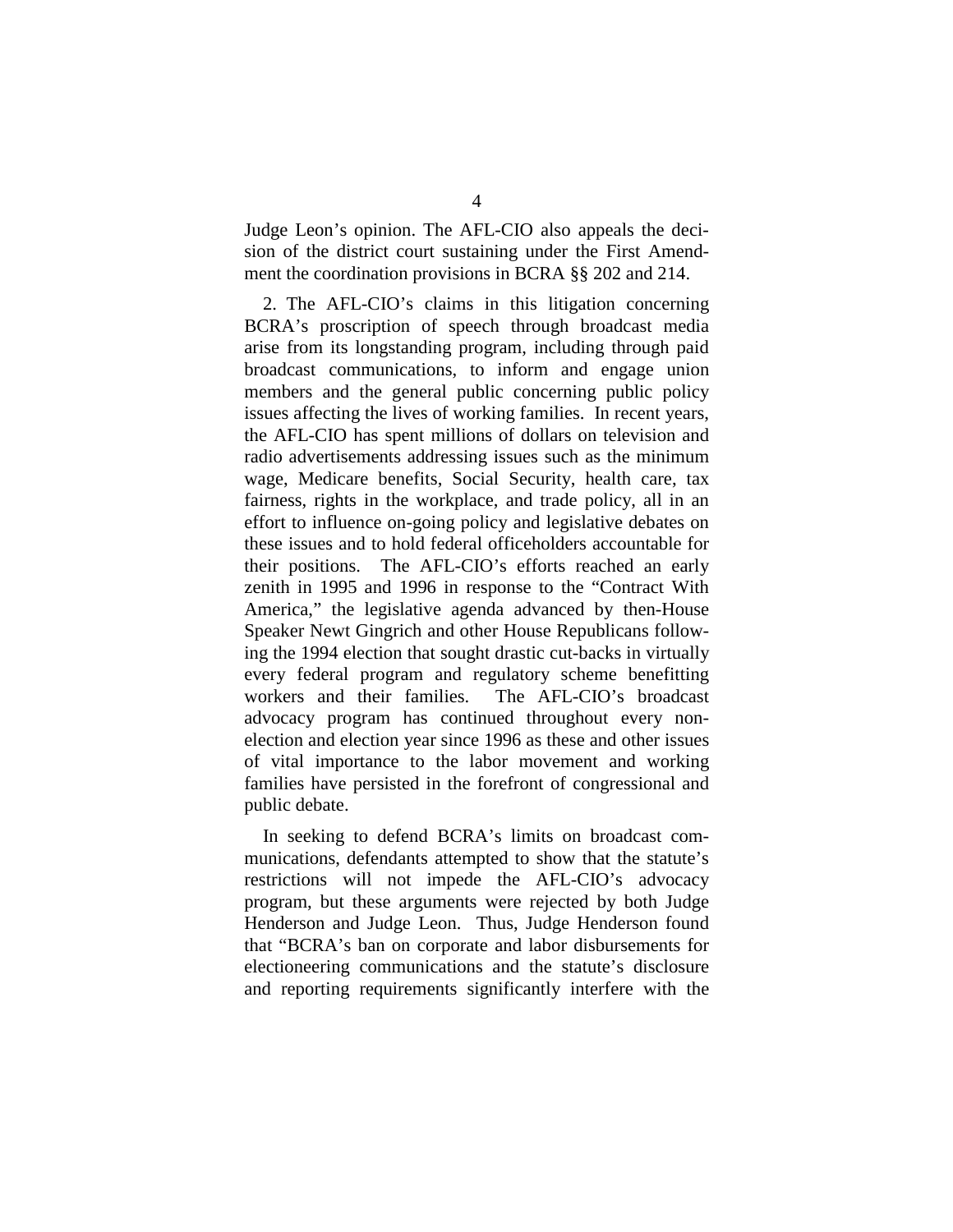AFL-CIO's missions" of providing "an effective political voice to workers on public issues that affect their lives and to fight for an agenda at all levels of government for working families." Henderson op. 116 (Finding of Fact 53). Judge Henderson also made detailed findings of fact regarding the AFL-CIO's television and radio advertisements from 1995 through 2001, Henderson op. 116-28, including, *inter alia,*  that numerous ads run by the AFL-CIO would be banned under BCRA, Henderson op. 120 (Finding 53c), and that they would be "significantly less effective" if they did not mention legislative events or had to be aired outside of the weeks immediately preceding primary and general federal elections. Henderson op. 121 (Finding 53d).

In finding that BCRA's primary definition of electioneering communication is unconstitutionally overbroad, Judge Leon similarly cited as "a classic example of a legislationcentered genuine issue advertisement," Leon op. 78, an AFL-CIO ad from 1998 entitled "Barker," *id*., and his findings of fact identify numerous other "genuine issue ads" run by the AFL-CIO that would have been prohibited under the primary definition. Leon op. 337-44. Most significantly with respect to this appeal, Judge Leon relied exclusively on AFL-CIO advertisements as examples of ads that, in some cases, would be protected under his revised fallback definition of electioneering communications and, in other cases, would be prohibited under that definition because they are not "neutral as to a federal candidate," Leon op. 92, 344-346, although Judge Leon failed to explain the basis for his conclusion that these ads are entitled to less protection under the First Amendment than are the ads he approved.

3. In *Buckley v. Valeo*, 424 U.S. 1, 47 (1976), this Court held that "prearranged or coordinated expenditures amounting to disguised contributions," are subject to federal prohibitions and limitations on contributions rather than the more lenient rules applicable to independent expenditures. Congress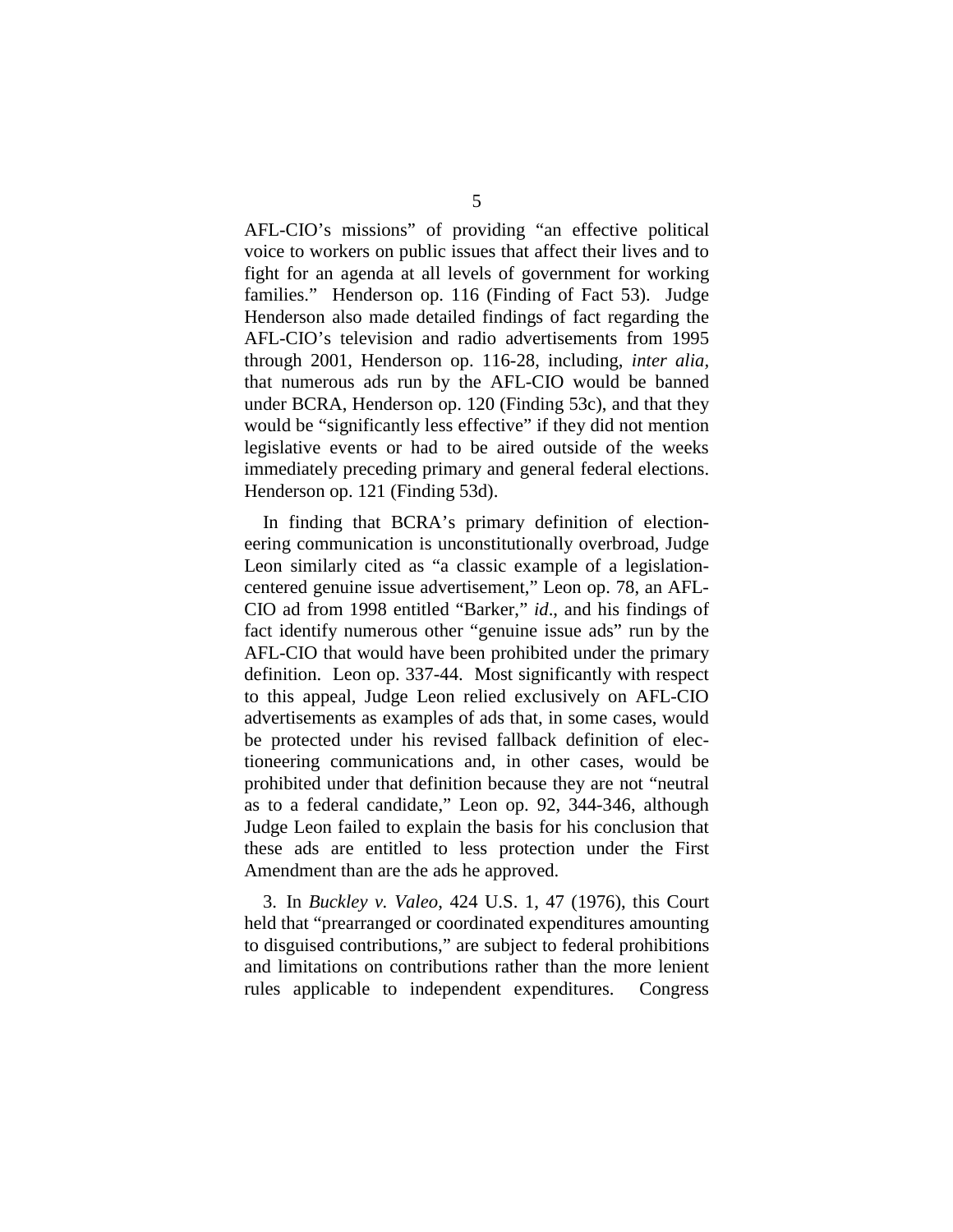responded to the Court's decision by amending the Federal Election Campaign Act ("FECA") to provide that "expenditures made by any person in cooperation, consultation, or concert with, or at the request or suggestion of, a candidate, his authorized political committees, or their agents, shall be considered to be a contribution to such candidate." Pub. L. No. 94-283, § 112 (May 11, 1976), 90 Stat. 486, *codified as*  2 U.S.C. § 441a(a)(7)(B)(i) (2001).

Although the language of this provision was extremely broad, it still left room for the federal courts to narrow the definition of "coordination" on a case-by-case basis by requiring more than mere consultation or discussion with a candidate. *See, e.g.*, *Clifton v. Federal Election Commission*, 114 F. 3d 1309, 1311 (1st Cir. 1997) (holding that coordination in the context of voter guides "implie[s] some measure of collaboration beyond a mere inquiry as to the position taken by a candidate on an issue"), *cert. denied*, 522 U.S. 1108 (1998); *Federal Election Commission v. Public Citizen, Inc.,* 64 F. Supp. 2d 1327 (N.D. Ga. 1999), (finding that contacts between a public interest group and a candidate in connection with an advertising campaign were not coordinated because of the absence of "collaboration") *rev'd on other grounds*, 268 F.3d 1283 (11th Cir. 2001); *Federal Election Comm'n v. Christian Coalition*, 52 F. Supp. 2d 45, 92 (D.D.C. 1999) (holding that substantial discussion with a candidate may be prohibited only where "the candidate and spender emerge as partners or joint venturers in the expressive expenditure. . . ."). And, taking its lead from these decisions, the Federal Election Commission issued regulations that defined coordination with some particularity to include, *inter alia*, "substantial discussion or negotiation ... the result of which is collaboration or agreement." See 11 C.F.R. § 100.23(c)(2)(iii); 65 Fed. Reg. 76138, 76146 (December 6, 2000).

Dissatisfied with the measured approach to coordination taken by the courts and the FEC, Congress in BCRA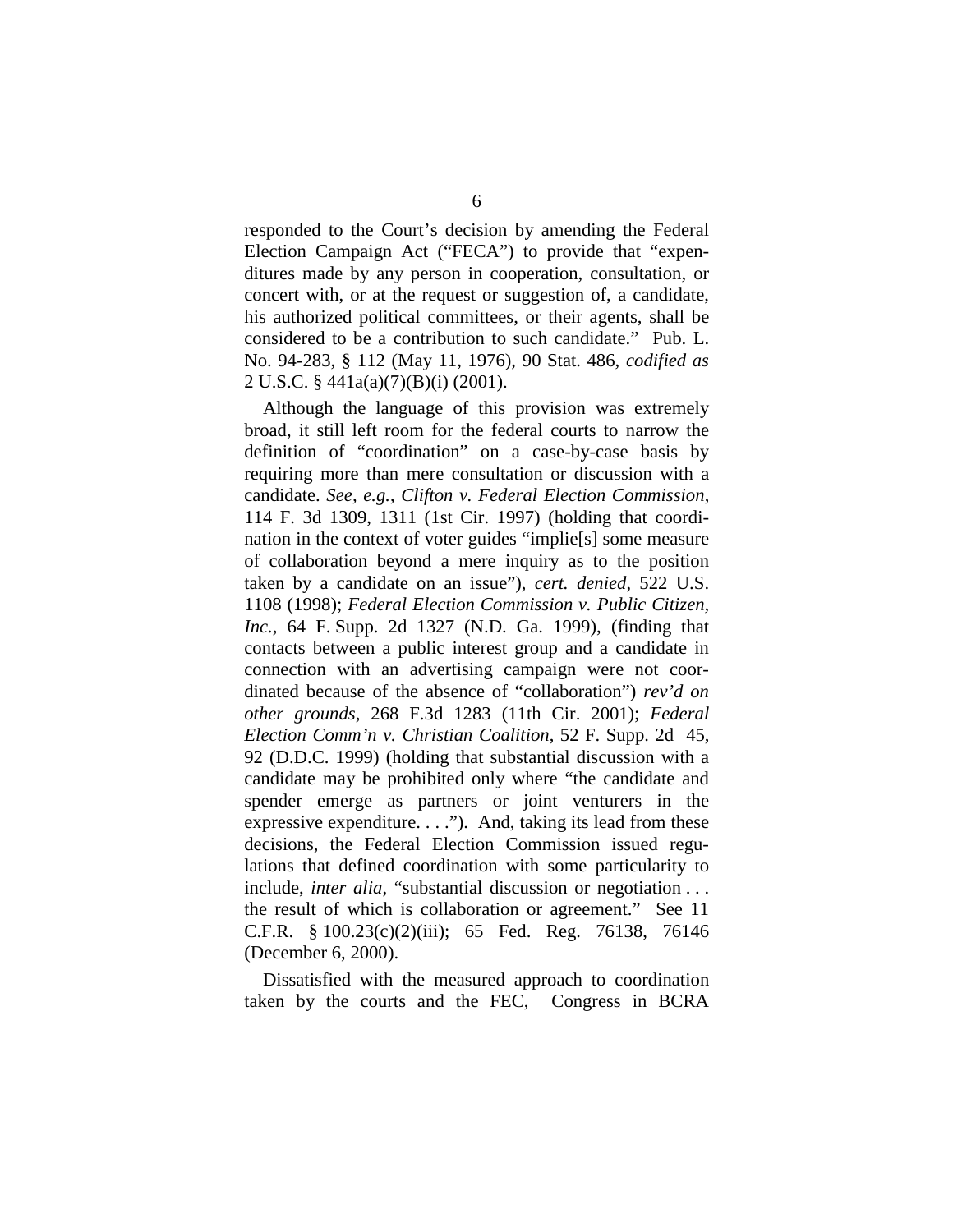mandated a more expansive definition of "coordination" to be applied without regard to the facts in individual cases. Specifically, BCRA § 214(b) repeals the regulations issued by the FEC in December 2000. BCRA  $\S$  214(c), in turn, mandates that the Commission "promulgate new regulations on coordinated communications paid for by persons other than candidates, authorized committees of candidates, and party committees," and directs that these regulations "shall not require agreement or formal collaboration to establish coordination." Finally, BCRA § 214(a) amends section 315 of FECA to add a provision making clear that expenditures made in cooperation or consultation with a political party committee shall constitute a contribution in the same manner as expenditures that are coordinated with candidates constitute contributions to the candidates, and BCRA § 202 provides that expenditures for "electioneering communications" are contributions if they are coordinated with either a candidate or a political party. Although by its terms section 214(c) is a limitation only on the FEC's rulemaking power, Congress plainly intended also to bar the courts from interpreting sections 202 and 214(a) to require "agreement or formal collaboration" as a predicate to finding prohibited coordination under those provisions.

In their *per curiam* opinion Judges Kollar-Kotelly and Leon held that plaintiffs, including the AFL-CIO, lacked standing to challenge BCRA § 214(c) because they were not injured by the statutory direction to issue new regulations, even if those regulations are mandated not to require "agreement or formal collaboration," Per Curiam op. 156-58 ("Plaintiffs' allegation that they will be injured by regulations which by Congressional direction will be constitutionally overbroad, is not injury-in-fact"), and because plaintiffs' claims could not be redressed by striking section 214(c) in any event. Per Curiam op. 158-59. In the alternative, the majority ruled that plaintiffs' challenge to BCRA  $\S$  214(c) was not ripe for judicial review at this time because any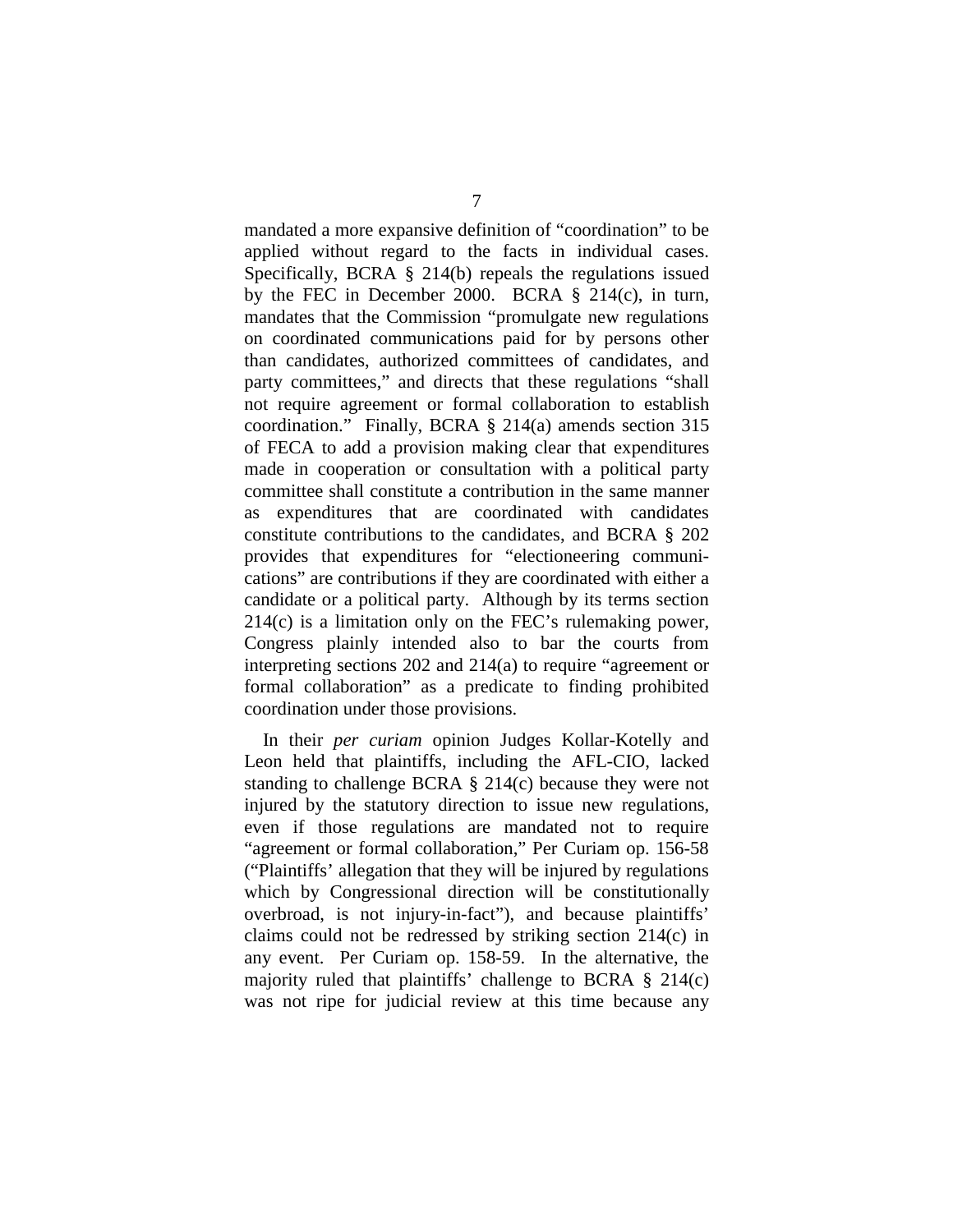vagueness in the statutory definition of "coordination" might be cured by FEC regulations that were not before the court and that could only be considered in an action brought before a single district judge pursuant to the Administrative Procedure Act. Per Curiam op. 159-67.

While the district court refused to reach plaintiffs' challenges to BCRA §§ 214(b) and (c), it did decide their challenge to BCRA  $\S$  214(a) on the merits, holding that BCRA's provision expanding the prohibition on coordinated expenditures to reach expenditures coordinated with a political party committee was neither unconstitutionally vague nor overbroad.<sup>2</sup> Per Curiam op. 146-54. With respect to vagueness, the court held that "[i]t is . . . possible that many, perhaps all, of Plaintiffs' vagueness concerns have been remedied by the [FEC] regulations' contents." Per Curiam op. 148. And, with respect to overbreadth, the court held that the statute's failure to require the existence of an "agreement" as a predicate to the finding of coordination was not required by the Constitution as interpreted in this Court's prior decisions. Per Curiam op. 149-54. Similarly, the

<sup>&</sup>lt;sup>1</sup> The majority also held that the challenge to BCRA § 214(b) was moot because the FEC issued regulations on January 3, 2003, thereby obviating any injury caused by the absence of agency regulations defining coordination after the December 2000 regulations were repealed. Per Curiam op. 154-55.

 $2$  The majority opinion is plainly wrong when it states that section 214(a) does not establish a ban on coordination. Per Curiam op. 146 n. 87. It is section 214(a) that causes expenditures that are coordinated with a party committee to be treated as contributions to that candidate, which in the case of corporations and labor organizations are flatly banned under 2 U.S.C. § 441b(a). Similarly, BCRA § 202 causes electioneering communications that are coordinated with candidates or parties to be treated as contributions. It is sections 202 and 214(b) that extend the ban on corporate and union contributions to reach coordinated communications and expenditures.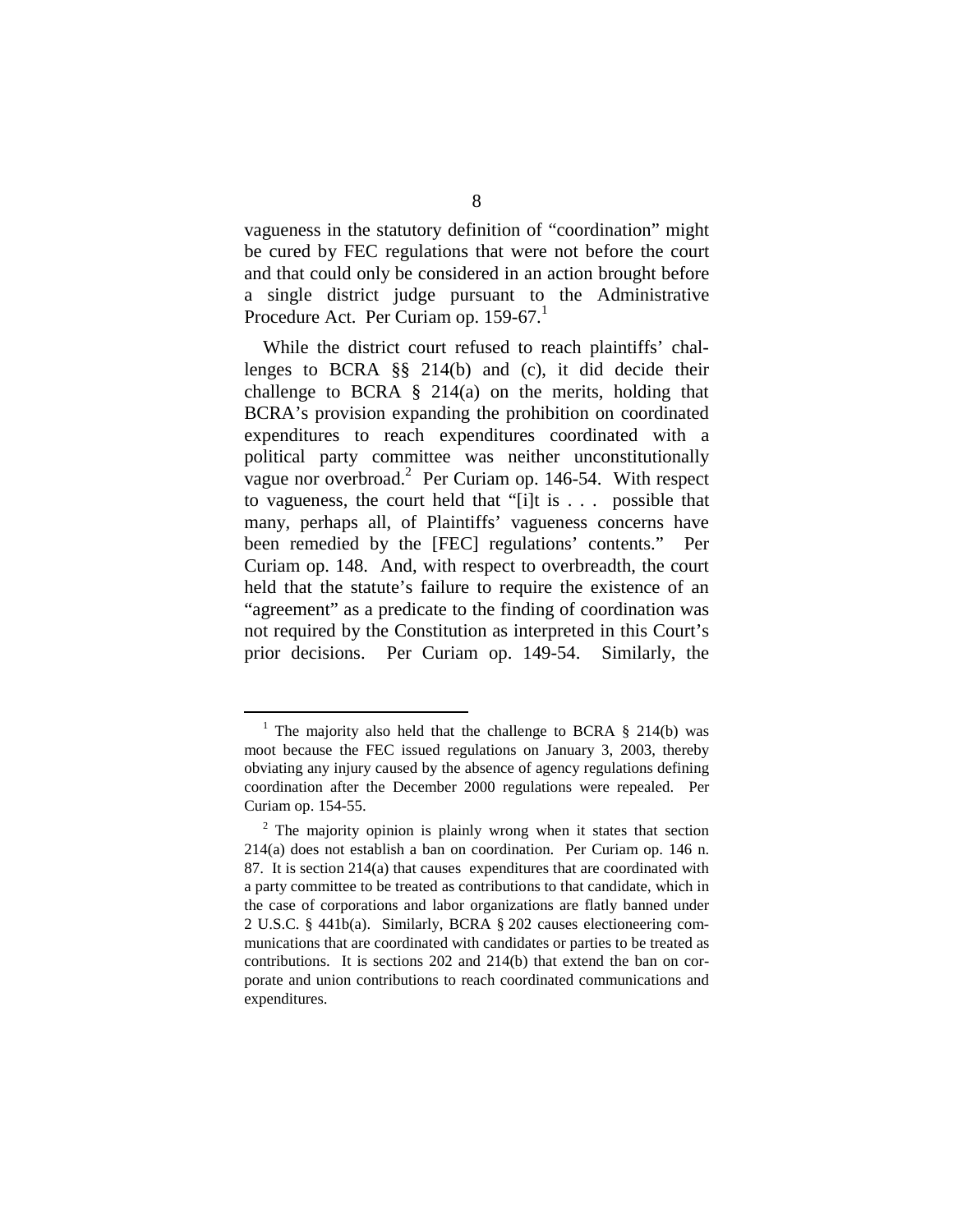district court determined that BCRA § 202 was not unconstitutional insofar as it incorporates the definition of "coordination" mandated in BCRA  $\S$  214. Per Curiam op. 138-40.<sup>3</sup>

#### **THE QUESTIONS PRESENTED ARE SUBSTANTIAL**

The questions presented by the AFL-CIO in this jurisdictional statement have already been raised in jurisdictional statements submitted by the plaintiff-appellants in *McConnell v. Federal Election Comm'n*, No. 02-1674, *National Rifle Ass'n v. Federal Election Comm'n*, No. 02-1675, *Republican Nat'l Comm. v. Federal Election Comm'n*, No. 02-\_\_\_, and *Nat'l Right To Life Comm., Inc. v. Federal Election Comm'n*, No. 02- , Additional plaintiffs are expected to file jurisdictional statements presenting similar issues as well. In addition to the number of parties seeking review, the multiplicity and complexity of the opinions below support plenary review in order to provide badly needed guidance regarding the conduct and financing of federal elections. Finally, for the following reasons, the issues presented for review in this jurisdictional statement raise substantial constitutional issues involving the right of citizens to participate freely in the political process.

<sup>&</sup>lt;sup>3</sup> The Per Curiam opinion's treatment of section 202 is unclear as to the basis for its decision. In its summary of the positions taken by the three judges, the opinion states that Judges Kollar-Kotelly and Leon "find this section constitutional." Per Curiam op. 8. Elsewhere, these judges similarly stated that "Plaintiffs' arguments are unavailing and the Court has been presented with no basis for finding Section 202 unconstitutional." Per Curiam op. 140. However, the majority also indicated that section 202 was not ripe for review "to the extent that the AFL-CIO challenges the scope of activities covered by BCRA's definition of coordination." *Id.*  The majority did not further explain why some aspects of section 202 were ripe while others were not, and, in any event, the court's decision on ripeness was incorrect as set forth in the text.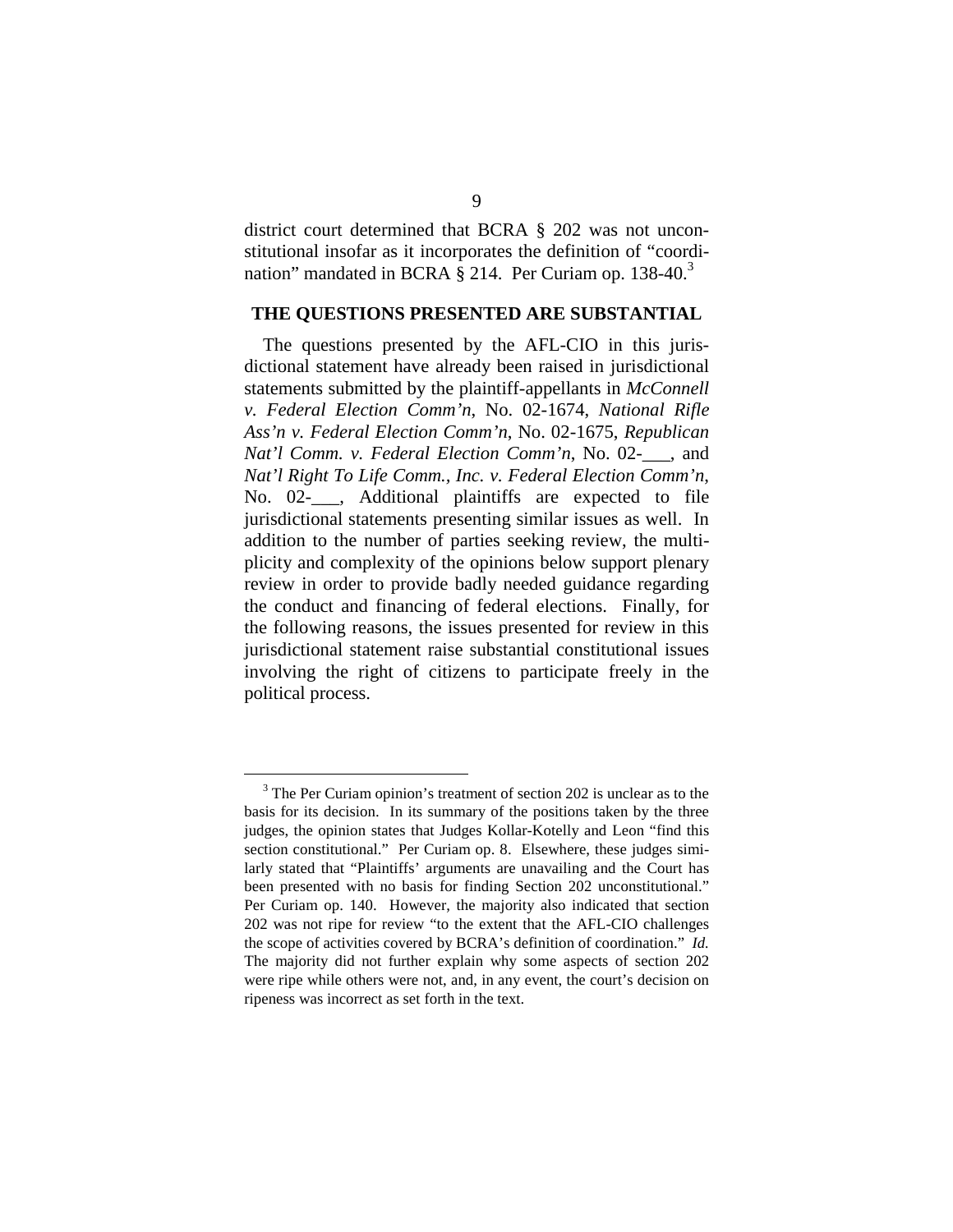# **I. THE "FALLBACK" DEFINITION OF "ELEC-TIONEERING COMMUNICATIONS" AS SEVERED AND UPHELD BY THE DISTRICT COURT VIOLATES THE FIRST AMENDMENT**

The district court agreed with the AFL-CIO and other plaintiffs that the primary definition of "electioneering communications" in BCRA §201 is unconstitutionally overbroad, and that one of the two operative elements of the so-called "fallback" definition—that a union- or corporate-financed broadcast be "suggestive of no plausible meaning other than an exhortation to vote for or against a specific candidate"—is unconstitutionally vague. The governmental and congressional-intervenor appellants have asked this Court to reverse those judgments. The AFL-CIO believes those judgments were correct, but concurs that the questions presented concerning those provisions are substantial and that this Court should note probable jurisdiction over them.

The AFL-CIO's appeal addresses the correctness of the district court's judgment to sever and uphold the other operative element of the fallback definition, namely, that a union- or corporate-paid broadcast "promote[] or support[] a candidate for that office, or attack[] or oppose[] a candidate for that office (regardless of whether the communication expressly advocates a vote for or against a candidate). . . ." This element of the definition is itself unconstitutionally vague and overbroad and, as severed, actually enlarges the reach of the fallback definition in a manner that is plainly contrary to congressional intent.

The fallback definition (both in its original form and as broadened by the district court) applies to all broadcast communications without regard to temporal or geographic considerations, unlike the primary definition (whose overbreadth derives principally from the scope of the content of the communications that it covers). As judicially enlarged, the fallback definition, through the interplay of BCRA §§ 201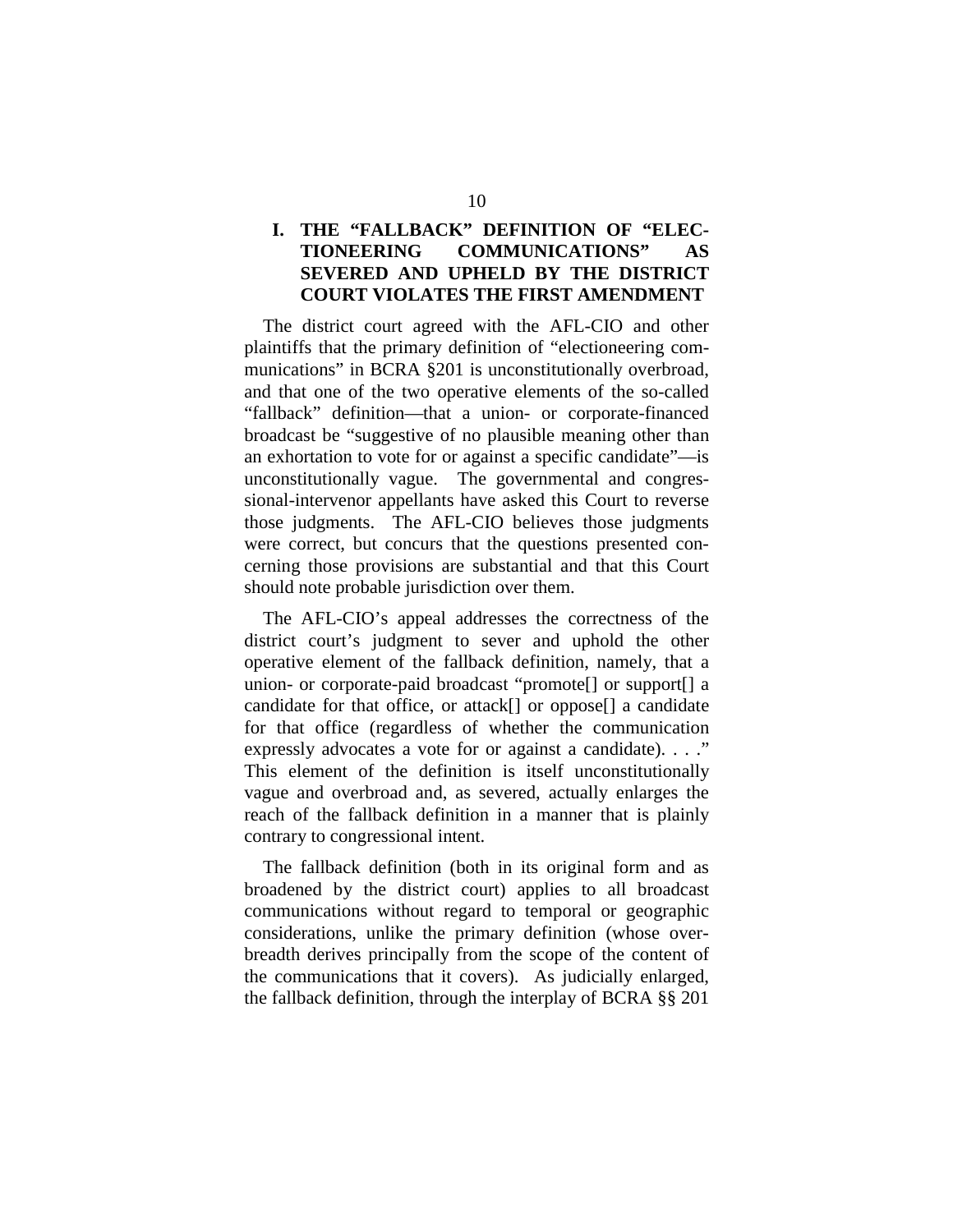and 203, proscribes a union or a corporation from paying for any broadcast, any time and anywhere, that "promotes," "supports," "attacks" or "opposes" an individual who is a federal candidate; and, the definition explicitly eschews any limitation to "express advocacy." Thus Congress has enacted a prohibition, enforceable either civilly or criminally, that is directly at odds with the teachings of *Buckley v. Valeo*, 424 U.S. 1, (1976), *FEC v. Massachusetts Citizens for Life*, 479 U.S. 238 (1986), and a host of circuit courts of appeal decisions that identify express advocacy alone as the content standard that is narrowly tailored and serves a compelling governmental interest sufficient to justify prohibitory regulation of election-related speech in some circumstances.

It is our view that the express advocacy jurisprudence establishes a constitutional line that BCRA and the court below have eviscerated. The four-word formulation in the enlarged fallback that establishes a new zone of criminalized speech is undefined in the statute, and the FEC itself, which is defending this statute in its entirety in this Court, acknowledged in its pertinent rulemaking proceeding last fall that it could not be certain that *any* reference to a candidate would fall outside that formulation. See "Electioneering Communications," 67 Fed. Reg. 65190, 65200-02 (Oct. 23, 2002). Notably, none of the appellees as to this issue have suggested in their jurisdictional statements that this formulation satisfies the First Amendment.

Judge Leon's explanation of this standard included the observation that it pertains to any comment that is "not neutral" about a candidate, Leon op. 92, and his discussion and examples eschew any requirement that broadcast content even pertain to the candidate *qua* candidate in order to fall within the prohibition. While such a restriction would not save the formulation from a finding of substantial overbreadth, its absence underscores that it comprises a chilling and sweeping prohibition on both factual and opinion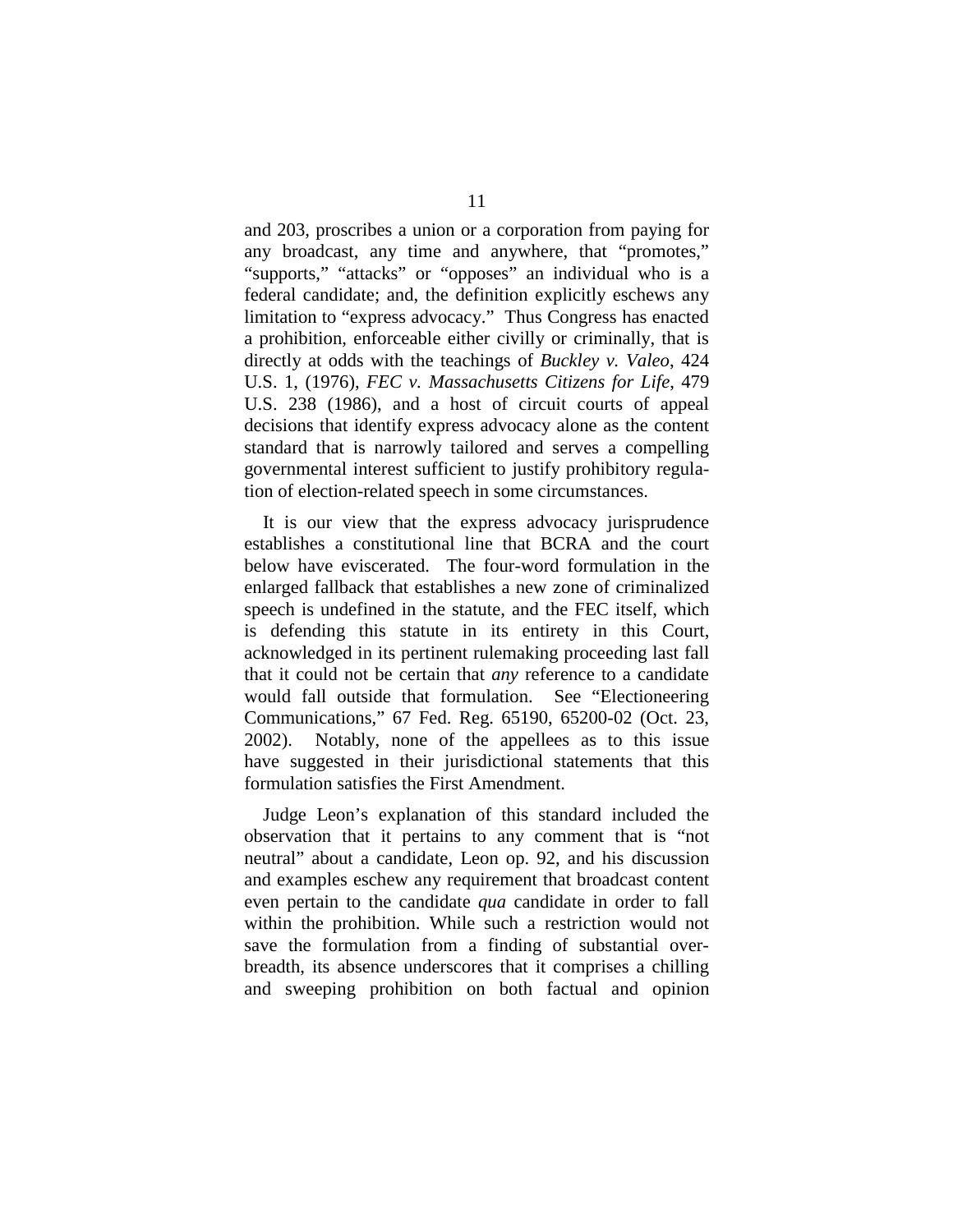commentary on the behavior of federal officeholders, virtually all of whom are candidates at all times. $4$  Indeed, it is notable that on Friday, May 16, 2003, President Bush took actions that legally rendered him a "candidate" for reelection—for, from that moment until the district court's issuance on Monday, May 19, of its order staying its May 2 judgment below, it was a crime for the AFL-CIO, any other labor organization, any for-profit corporation and virtually any incorporated non-profit organization to broadcast anything about the President that was "not neutral," irrespective of its subject matter or its urgency to a policy or legislative goal of the organization.

That example resonates against a substantial record amassed in this litigation concerning the broadcast advocacy of the AFL-CIO and that of many other entities. While the imprecision of the enlarged fallback, notwithstanding Judge Leon's various examples, makes it hazardous to declare which AFL-CIO advertisements since 1995 would have been prohibited had that formulation been in effect, certainly a very considerable number of them would have been banned, including, of course, many that were broadcast a year or more before the next election. And, equally to the point, the AFL-CIO would have been chilled by the prohibition itself from undertaking much of its broadcast communications. A federal law that silences the ability of unions, corporations and non-profit groups from broadcasting views, and even simply objective facts, that stray from "neutral[ity]" about elected officials is wholly foreign to the First Amendment and fundamental principles of a democratic society.

<sup>&</sup>lt;sup>4</sup> Under FECA, a "candidate" is any individual who, among other actions, has received contributions or made expenditures in excess of \$5,000.00. See 2 U.S.C. § 431(2)(A). Incumbent officeholders routinely raise and spend money from the very beginning of each election cycle in pursuit of reelection.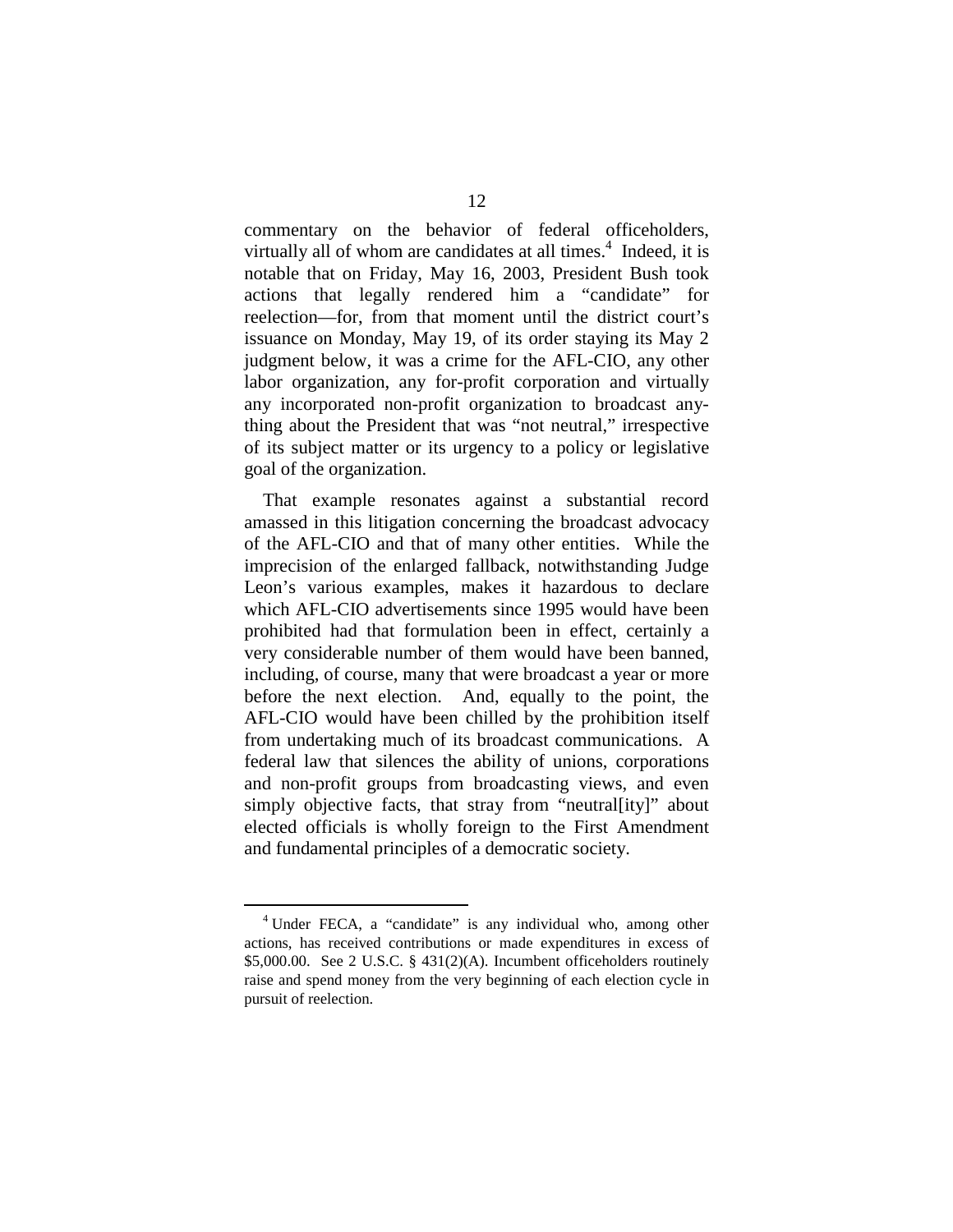Although the AFL-CIO's appeal must focus on the portion of the fallback that the district court upheld, it is important to place it in the context Congress intended, that is, the full fallback that included the last clause, which can only be read to have been intended to narrow the definition as a whole. While the district court correctly held that this clause was unconstitutionally vague, its further significance is that it is, in fact, *not* severable from the clause that was upheld, so the infirmities in the final clause invalidate *all* of the fallback. There is neither legal authority nor constitutional warrant for a court to cure statutory vagueness by excising language with the result that the statute more broadly prohibits speech than did the original provision in full. Moreover, severability is a function of legislative intent. *Minnesota v. Mille Lacs Band of Chippewa Indians*, 526 U.S. 172, 190 (1999); *Buckley v. Valeo*, 424 U.S. at 108. One cannot discern legislative intent from the statutory text that the first clause take effect alone. And, that analysis is fully confirmed by the congressional debate over the fallback. *See* 147 Cong. Rec. S3118-20, 3122-23 (daily ed., March 29, 2001); 127 Cong. Rec. S2704-13 (daily ed., March 22, 2001). Accordingly, if either the first operative element *or* the second and last operative element of the fallback definition is unconstitutional, then the other element must fall as well.

In sum, BCRA's novel and aggressive carving-out of a category of speech subject to civil and criminal sanction presents a question of substantial importance under the Constitution, with significant ramifications for the role and participation of thousands of organizations in civic life, and the accountability of federal elected officials and of individuals who aspire to their offices. This Court should note probable jurisdiction.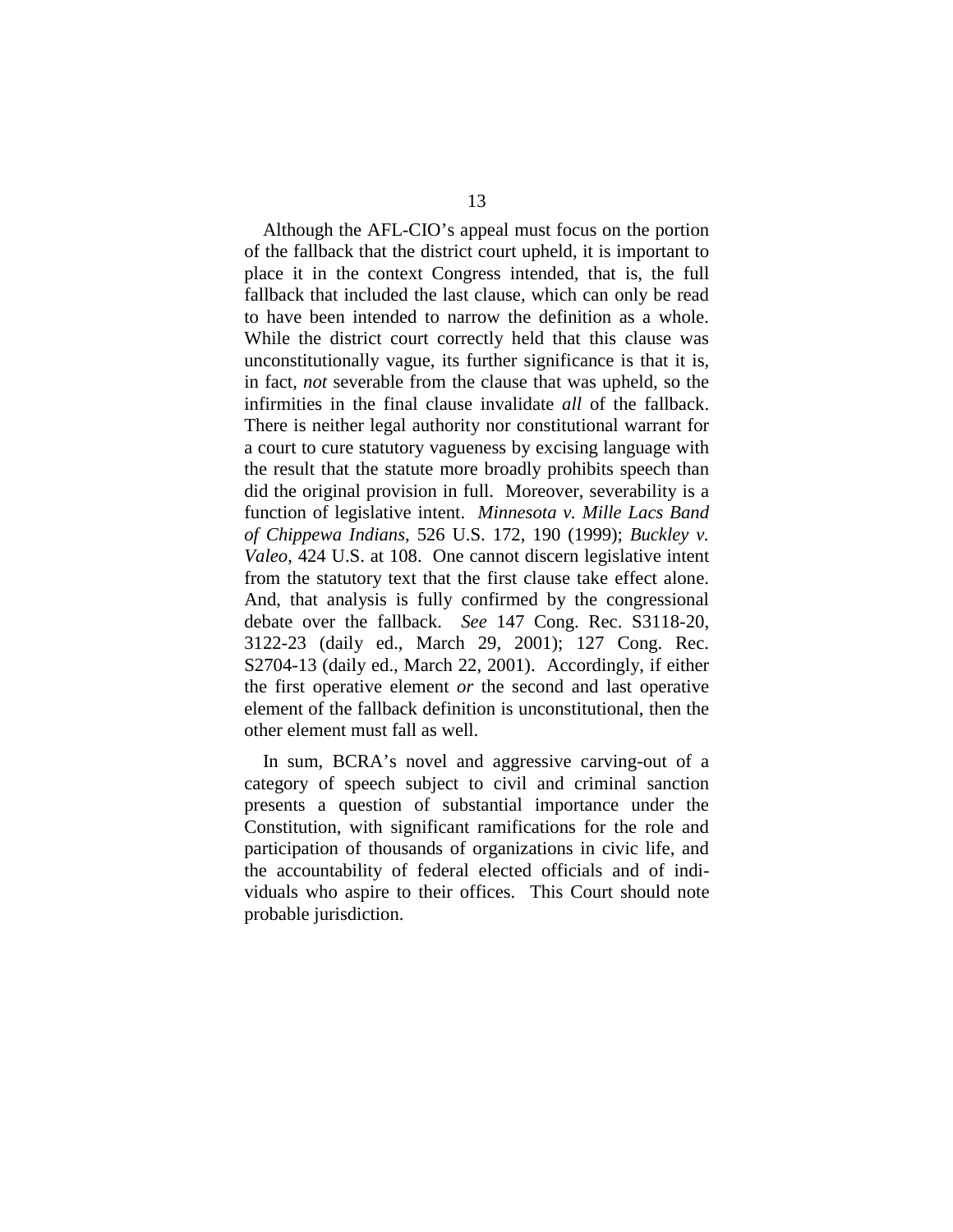# **II. BCRA'S PROVISIONS PROHIBITING COOR-DINATED COMMUNICATIONS AND EXPEN-DITURES ARE UNCONSTITUTIONAL IN LIGHT OF THE STATUTE'S MANDATE THAT NO DEFINITION OF "COORDINATION" MAY REQUIRE PROOF OF AN "AGREEMENT OR FORMAL COLLABORATION"**

In prohibiting any corporate or union expenditure that is made "in cooperation, consultation, or concert, with, or at the request or suggestion of, a national, State or local committee of a political party," BCRA § 214(a) imposes an overbroad, indeterminate and highly subjective set of conduct standards that can only chill protected speech and association. In particular, prohibiting or regulating political speech if it has been made in "consultation" with a candidate, without more, will, as noted by Judge Henderson, "inevitably deter contact between independent spenders and their elected representatives, a result 'patently offensive to the First Amendment.'" Henderson op. 253, *quoting Clifton v. Federal Election Comm'n,* 114 F.3d at 1314. As the district court recognized in ruling on the merits of section 214(a), see Per Curiam op. 154-167, the statutory definition of "coordination" set forth in this provision is subject to immediate challenge on both vagueness and overbreadth grounds, and plaintiffs have standing to raise that challenge because their conduct is presently being chilled by the statute's conduct standards.<sup>5</sup>

<sup>&</sup>lt;sup>5</sup> In urging this Court to dispose of the coordination issues summarily, intervenor-defendants focus almost entirely on BCRA §§ 214(b) and (c), rather than BCRA §§ 202 or 214(a). See Intervenor-Appellees' Response To Jurisdictional Statements in Nos. 02-1674 and 02-1675, 5-11. Referring to BCRA § 214(a) as a "minor" change, *id.* at 12, does nothing to limit the scope or effect of that provision on persons, such as the AFL-CIO, that are now subject to its broad prohibition. Similarly, as discussed in the text, the fact that section 214(a) draws on the pre-BCRA language prohibiting coordination with candidates is of no significance given the latitude afforded to agencies and courts to construe the candidate pro-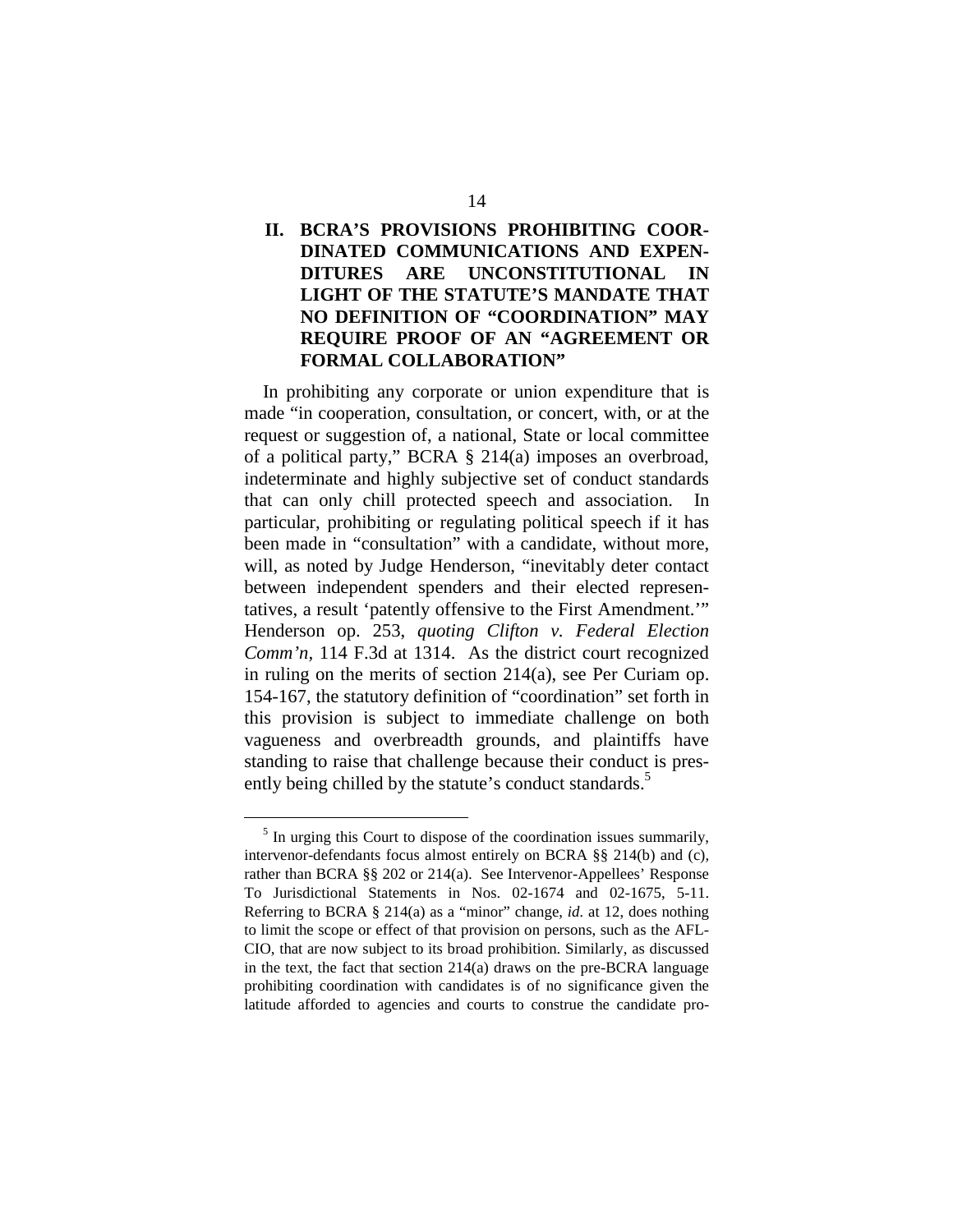In rejecting plaintiffs' challenge to section 214(a) as unconstitutionally vague, the district court found that some of the statute's vagueness might be cured by regulations to be issued by the FEC pursuant to Congress' direction in section 214(c). Per Curiam op. 146, 148. The majority, however, ignored the undeniable fact that BCRA § 214(c) bars the agency from re-issuing a narrow definition of "coordination" that requires a showing of "agreement or formal collaboration" as a precondition to a violation of section 214(a). Thus, the major defect in section 214(a)'s prohibition on coordination with parties cannot be saved by agency regulations, as the majority concluded, because Congress explicitly prohibited the agency from providing such a cure.<sup>6</sup> In the words of Judge Henderson, who dissented from the majority opinion on this point, "sections 202 and 214 will violate the First Amendment no matter what the Commission does, for no regulation it promulgates may depart . . . from the provision's plain text." Henderson op. 254; see also *id.* at 255 (". . .the outcome of any further FEC rule-making will not affect the court's merits analysis.").

Similarly, the district court's reliance on the pre-BCRA definition of coordination as applied to candidates to suggest that the identical definition in section 214(a) is not vague or overbroad, see Per Curiam op. 148 ("Plaintiffs have provided

vision narrowly to require a showing of "agreement or formal collaboration," an interpretation now barred by BCRA. The significance of BCRA §§ 214(b) and (c) to the present litigation is that they repeal the narrowing regulations previously issued by the FEC, and they bar the FEC and the courts from adopting any new construction of sections 202 or 214(a) that would require the elements of "agreement or formal collaboration."

<sup>&</sup>lt;sup>6</sup> The district court's suggestion, Per Curiam 149, that any vagueness in the statutory language is also of no consequence because the statute can be "clarified" through the FEC's advisory opinion procedure ignores the fact that the agency itself is now prohibited from approving conduct because it does not involve agreement or formal collaboration.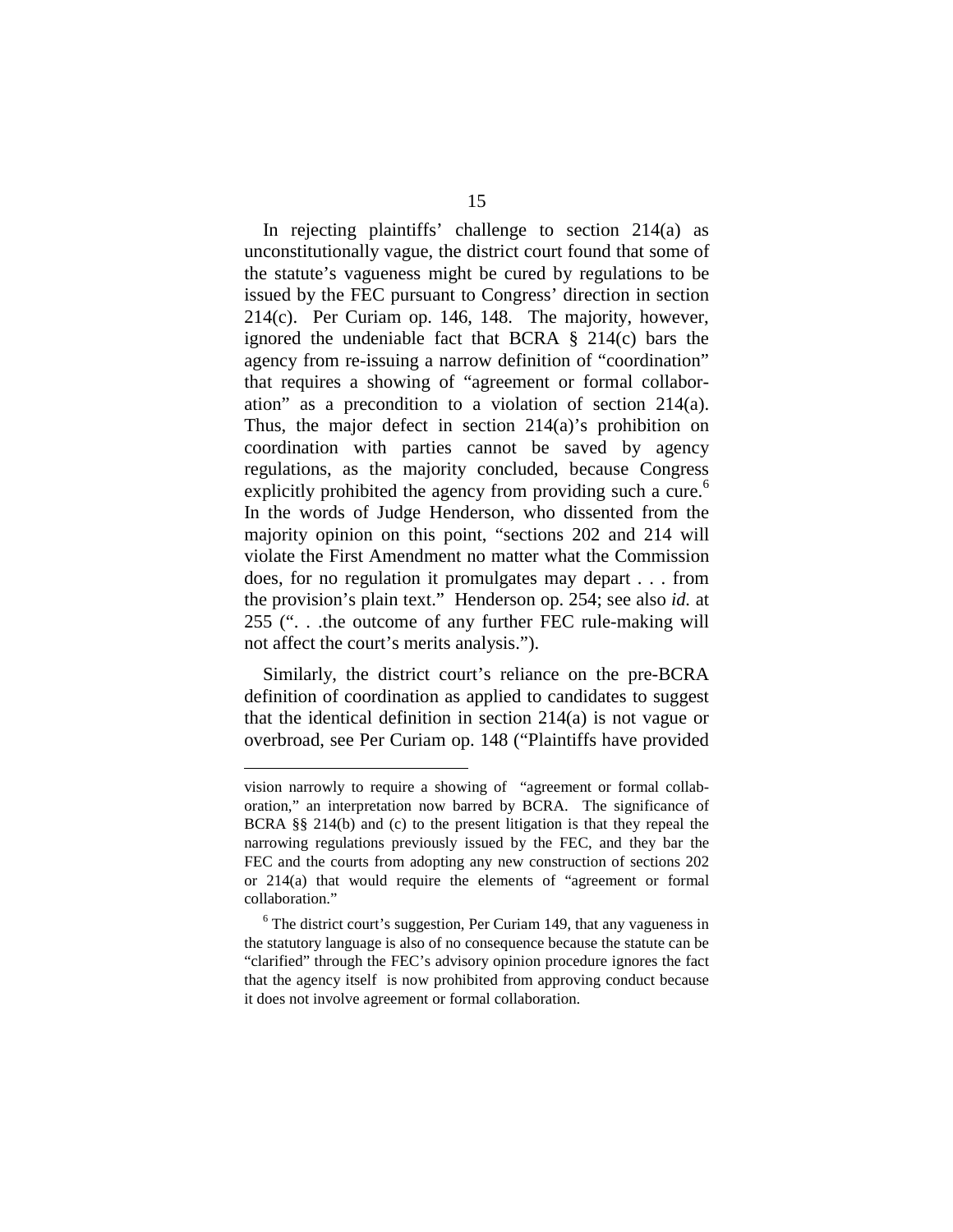no explanation as to why the application of this coordination formula to the context of political parties chills political speech any more than when applied to expenditures coordinated with political candidates."), fails to recognize that, prior to BCRA, neither the FEC nor the courts were barred from requiring agreement or collaboration as a precondition to finding prohibited coordination with candidates, and, as noted above, both the agency and the courts did exactly that. Without the saving element of "agreement or formal collaboration," now barred by BCRA § 214(c), the pre-BCRA prohibition on coordination with candidates is as vague and overbroad as BCRA § 214(a)'s prohibition on coordination with political parties, although a challenge to the candidate provision could not be brought before the three-judge court and therefore is not part of this case.<sup>7</sup>

Finally, the district court's legal conclusion that BCRA §§ 202 and 214(a) need not include "agreement or formal collaboration" as a required element of "coordination" in order to meet constitutional requirements is not supported by the decisions of this Court on which the court below relied. In *Buckley v. Valeo,* 424 U.S. at 47, for example, the Court extended the definition of contributions to include "prearranged or coordinated expenditures," in order to avoid "the danger that expenditures will be given as a quid pro quo for improper commitments from the candidate." Third party expenditures present a danger of corruption, however, only if they are "potential alter egos for contributions . . . not functionally true expenditures." *Federal Election Comm'n v. Colorado Republican Fed. Campaign Comm.,* 533 U.S. 431,

 $7$  The fact that the plaintiffs did not challenge in this case the definition of coordination as applied to candidates is fully explained by the statutory provision limiting jurisdiction of the three-judge court to challenges to BCRA. See BCRA § 403. But it does not provide a basis for finding § 214(a) to be constitutional, as the district court suggested. See Per Curiam op. 148.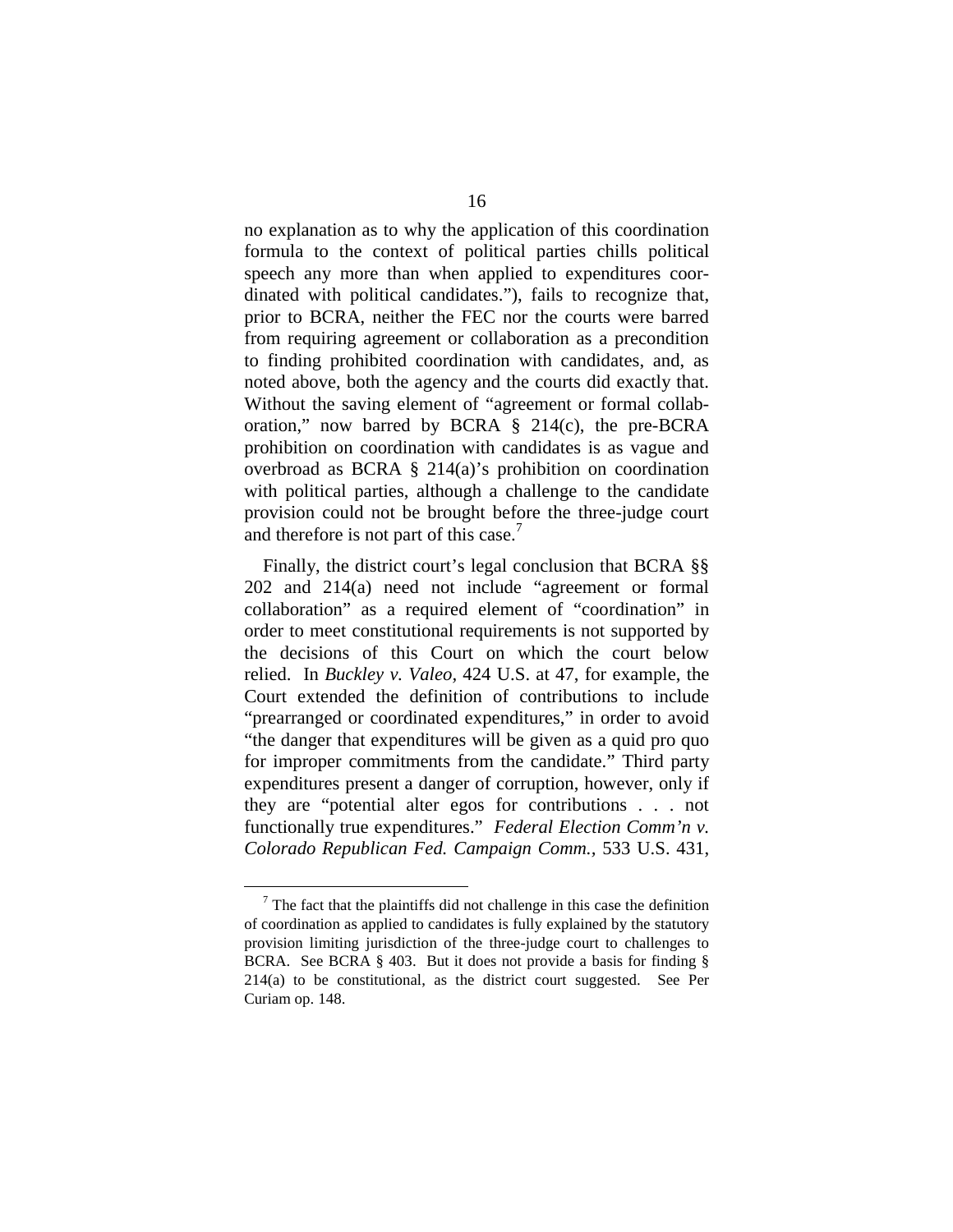463 (2001). And, while this Court has recognized that "general . . . understanding[s]" and "wink or nod" arrangements may be regulated, *id.* at 442; *Federal Election Comm'n v. Colorado Republican Fed. Campaign Comm.,* 518 U.S. 604, 614 (1996) (plurality opinion), as Judge Henderson correctly recognized, neither of these decisions approved a coordination standard that does not require some form of "agreement or formal collaboration." Henderson op. 253.

In contrast to BCRA's provisions limiting soft-money and electioneering communications, the statute's coordination provisions have received little public attention. The coordination rules mandated by BCRA are, however, at least as pernicious as the more widely recognized restrictions. Not only do sections 202 and 214(a) present the very real threat of limiting protected speech, they also infringe on the right of citizens to associate with candidates and political parties in carrying out that speech. Moreover, as demonstrated in the record of this case and as recognized by Judge Henderson, "the statutory definition of 'coordination' . . . is critically important . . . [b]ecause a bare *allegation* of coordination can subject any given spender to a series of costly and intrusive enforcement proceedings—whether the spender is in compliance with the law or not ...." Henderson op. 245 (emphasis in original).

This Court's prior decisions explaining the meaning of coordination have provided only partial guidance concerning the reach of prohibited "coordination." Prior to BCRA, the FEC and the lower federal courts had attempted to fill the gaps in this definition by carefully constructing a workable definition of prohibited coordination that, as instructed by this Court, was sensitive to both the danger of *quid pro quo*  corruption and the need to protect political speech against unnecessary intrusion. BCRA throws out that definition, replaces it with a vague and overbroad statutory standard, and mandates that neither the Commission nor the courts develop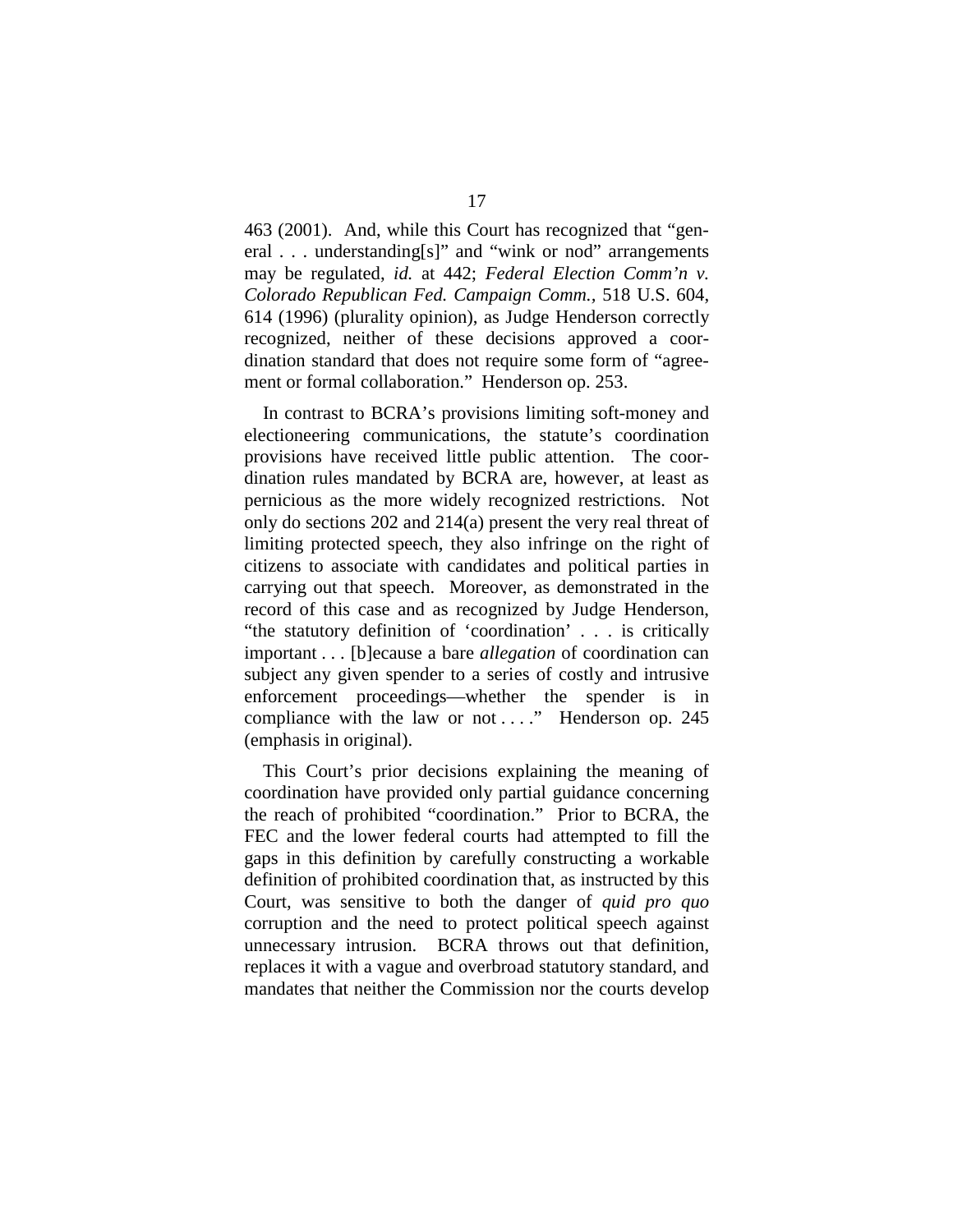a narrower definition in the future. Whether this unfortunate action comports with the First Amendment presents more than a substantial question and should receive plenary review by this Court.

#### **CONCLUSION**

For the reasons set forth above, the Court should note probable jurisdiction.

Respectfully submitted,

LAURENCE E. GOLD

LARRY P. WEINBERG 1101 17th Street, N.W. Suite 900 Washington, D.C. 20036 (202) 775-5900

*Counsel of Record*  AFL-CIO 815 Sixteenth Street, N.W. Washington, D.C. 20006 (202) 637-5130

MICHAEL B. TRISTER LICHTMAN, TRISTER & ROSS 1666 Connecticut Ave., N.W. Washington, D.C. 20009 (202) 328-1666

June 2, 2003

*Of Counsel* 

*Counsel for Appellants*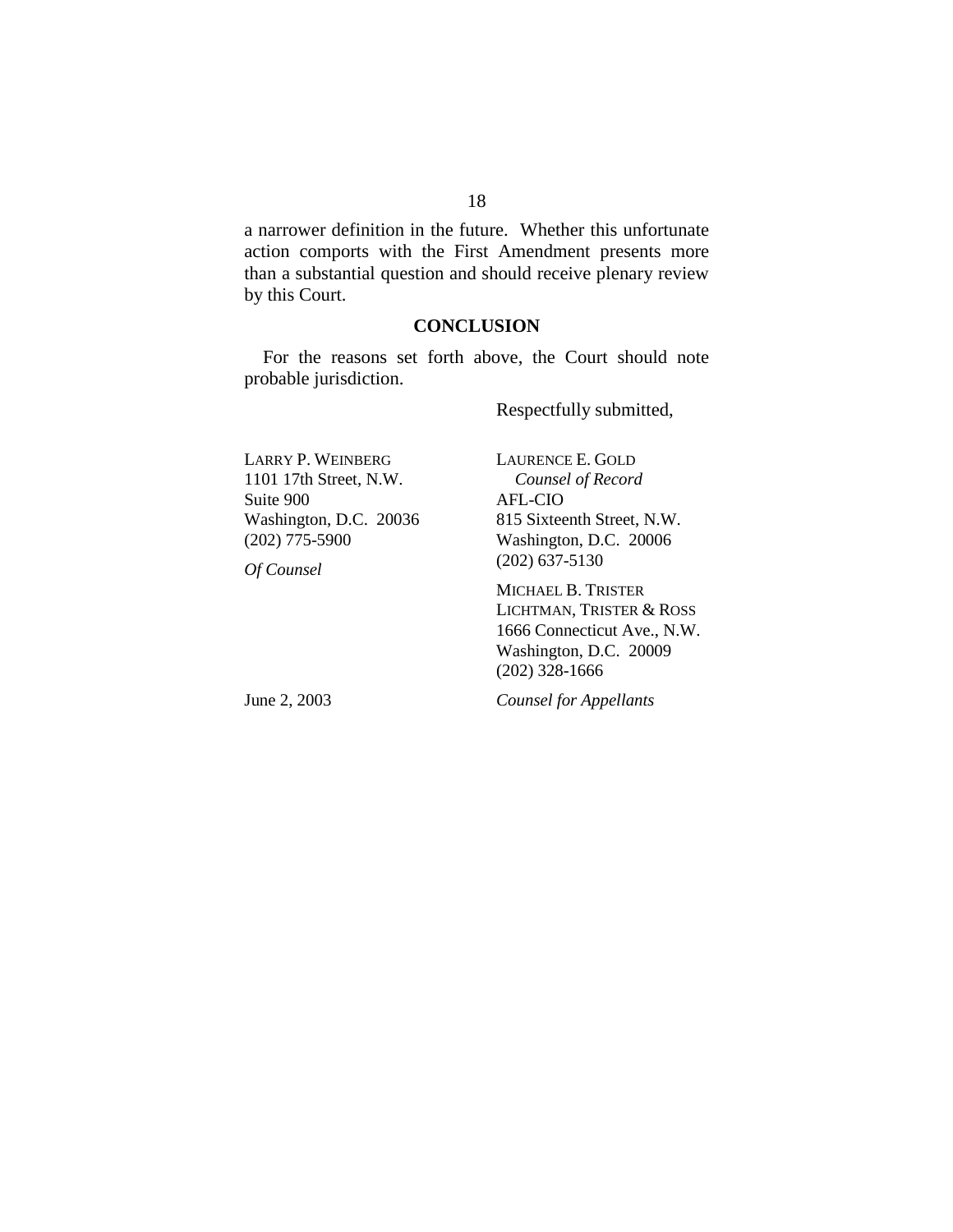#### **APPENDIX A**

#### UNITED STATES DISTRICT COURT FOR THE DISTRICT OF COLUMBIA

Civ. No. 02-582 (CKK, KLH, RJL) All consolidated cases.

**————** 

SENATOR MITCH MCCONNELL*, et al*.,

**————** 

*Plaintiffs,* 

v.

FEDERAL ELECTION COMMISSION, *et al*.,

*Defendants.* 

## **NOTICE OF APPEAL TO THE SUPREME COURT OF THE UNITED STATES**

**————** 

————

Notice is given that the following plaintiffs appeal to the Supreme Court of the United States from any and all adverse rulings incorporated in, antecedent to, or ancillary to the final judgment of the three-judge district court entered in this action on May 2, 2003: American Federation of Labor and Congress of Industrial Organizations and its federally registered political committee, AFL-CIO Committee on Political Education Political Contributions Committee.

This appeal is taken pursuant to section  $403(a)(3)$  of the Bipartisan Campaign Reform Act of 2002, Pub. L. No. 107- 155, 116 Stat. 81, 114.

1a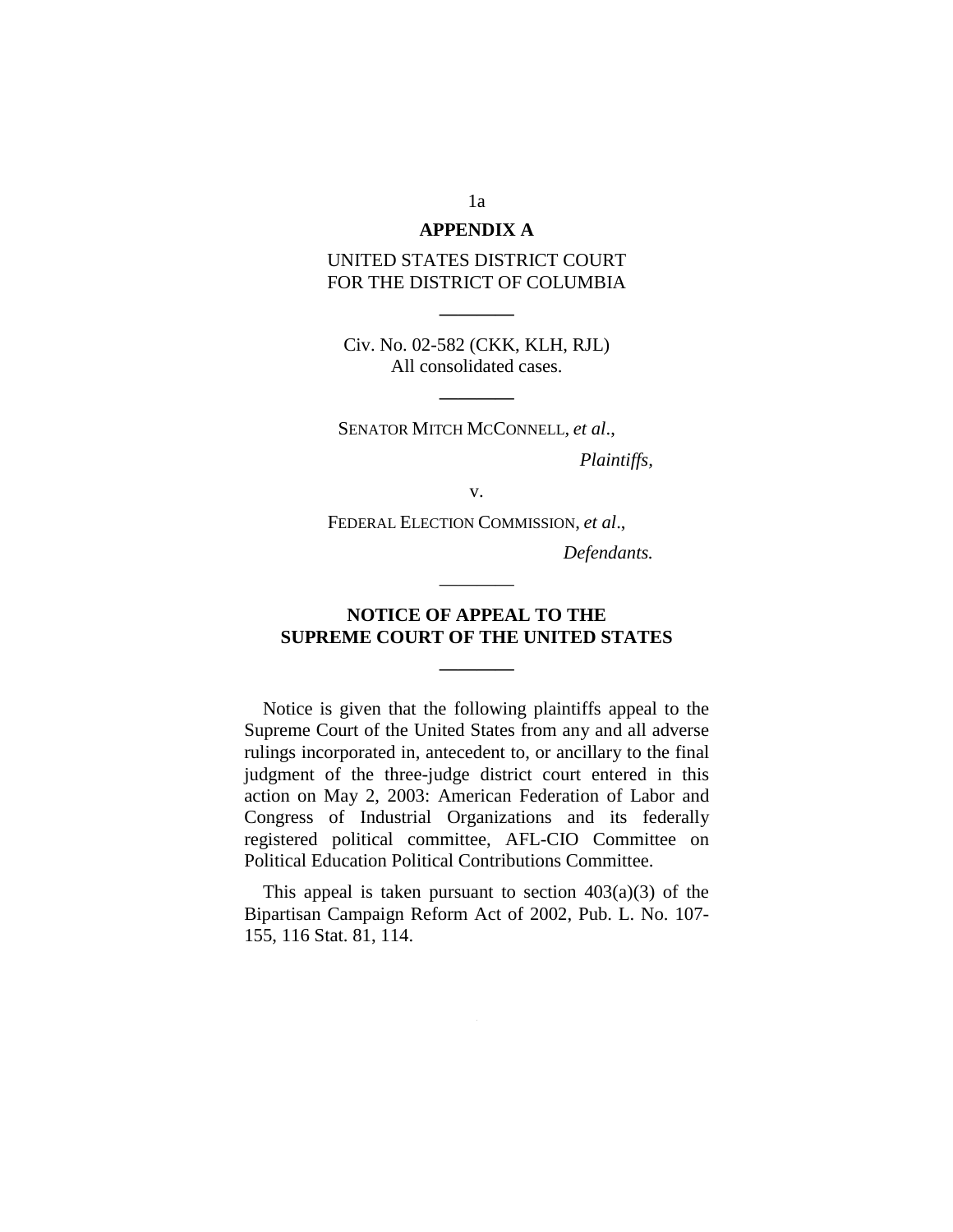2a

Respectfully submitted,

LARRY P. WEINBERG (DC Bar No. 129619) ROBERT D. LENHARD (DC Bar No. 406930) 1101 17th Street, N.W. Washington, D.C. 20036 (202) 775-5900

*Of Counsel* 

 $\sqrt{s}/\sqrt{s}$ LAURENCE E. GOLD (DC Bar No. 336891) Associate General Counsel AFL-CIO 815 Sixteenth Street, N.W. Washington, DC 20006 (202) 637-5130

#### $/s/$   $-$

MICHAEL B. TRISTER (DC Bar No. 54080) LICHTMAN, TRISTER & ROSS 1666 Connecticut Ave., N.W. Washington, D.C. 20009 (202) 328-1666

Dated: May 7, 2003

*Attorneys for Plaintiffs*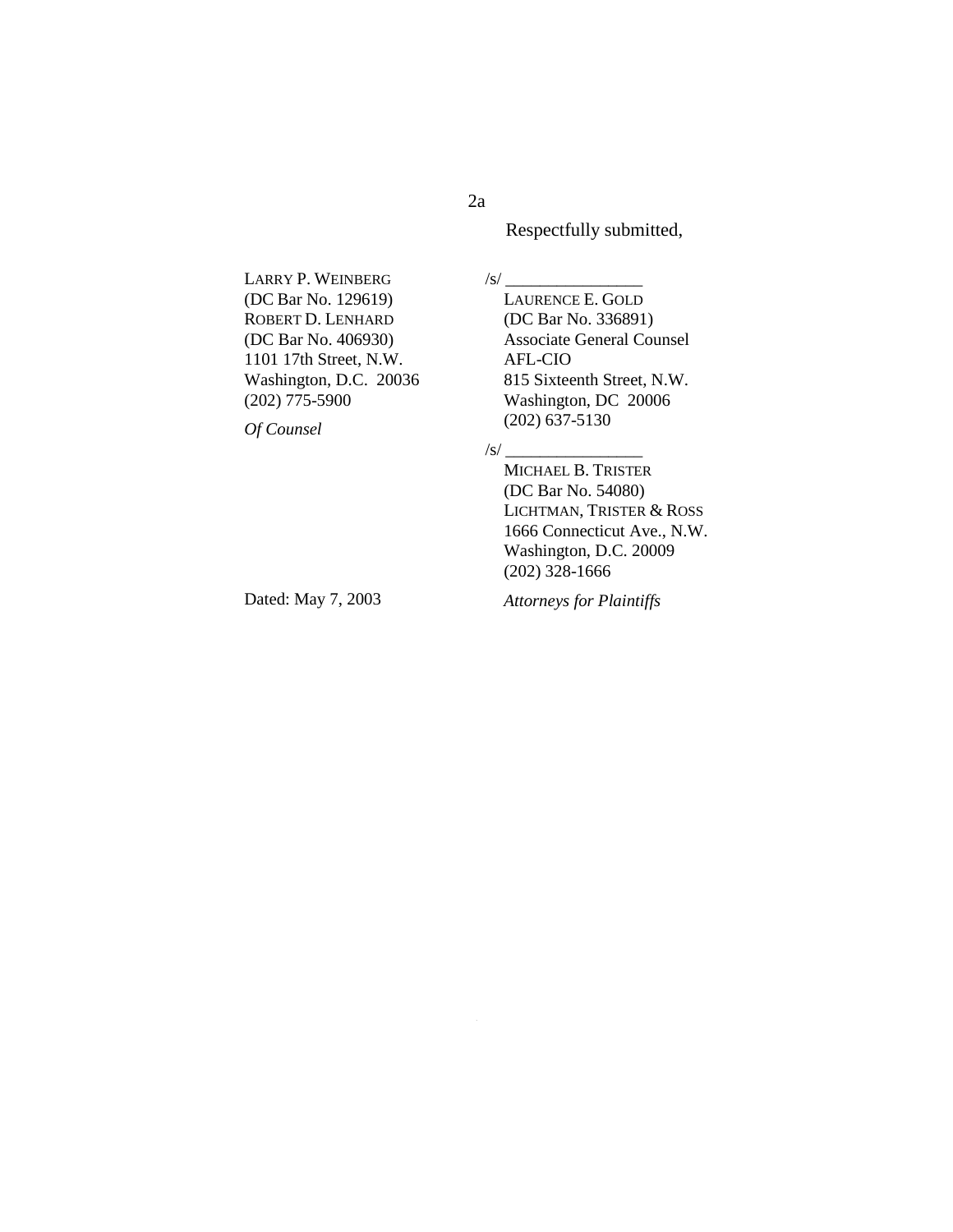# **APPENDIX B**

# OPINIONS OF THE DISTRICT COURT

In accordance with the Court's May 15, 2003 order, an appendix containing the district court's opinions dated May 2, 2003, will be filed in coordination with other appellants.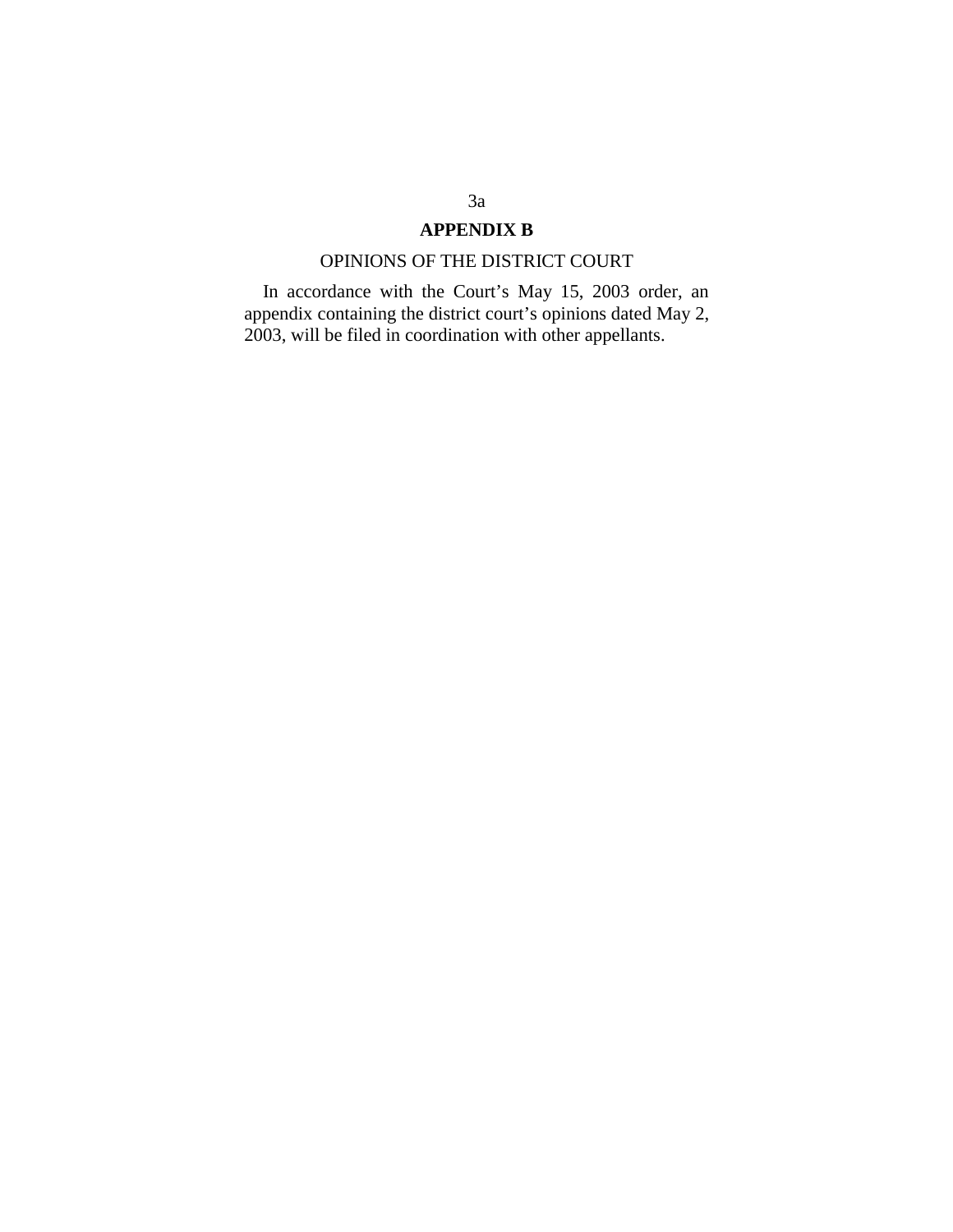#### **APPENDIX C**

## PERTINENT PROVISIONS OF THE BIPARTISAN CAMPAIGN REFORM ACT OF 2002, PUB. L. NO. 107-155, 116 STAT. 81 (March 27, 2002)

## SEC. 201. DISCLOSURE OF ELECTIONEERING COM-MUNICATIONS.

(a) IN GENERAL.—Section 304 of the Federal Election Campaign Act of 1971 (2 U.S.C. 434), as amended by section 103, is amended by adding at the end the following new subsection:

#### "(f) DISCLOSURE OF ELECTIONEERING COM-MUNICATIONS.—

"(1) STATEMENT REQUIRED.—Every person who makes a disbursement for the direct costs of producing and airing electioneering communications in an aggregate amount in excess of \$10,000 during any calendar year shall, within 24 hours of each disclosure date, file with the Commission a statement containing the information described in paragraph (2).

"(2) CONTENTS OF STATEMENT.—Each statement required to be filed under this subsection shall be made under penalty of perjury and shall contain the following information:

"(A) The identification of the person making the disbursement, of any person sharing or exercising direction or control over the activities of such person, and of the custodian of the books and accounts of the person making the disbursement.

"(B) The principal place of business of the person making the disbursement, if not an individual.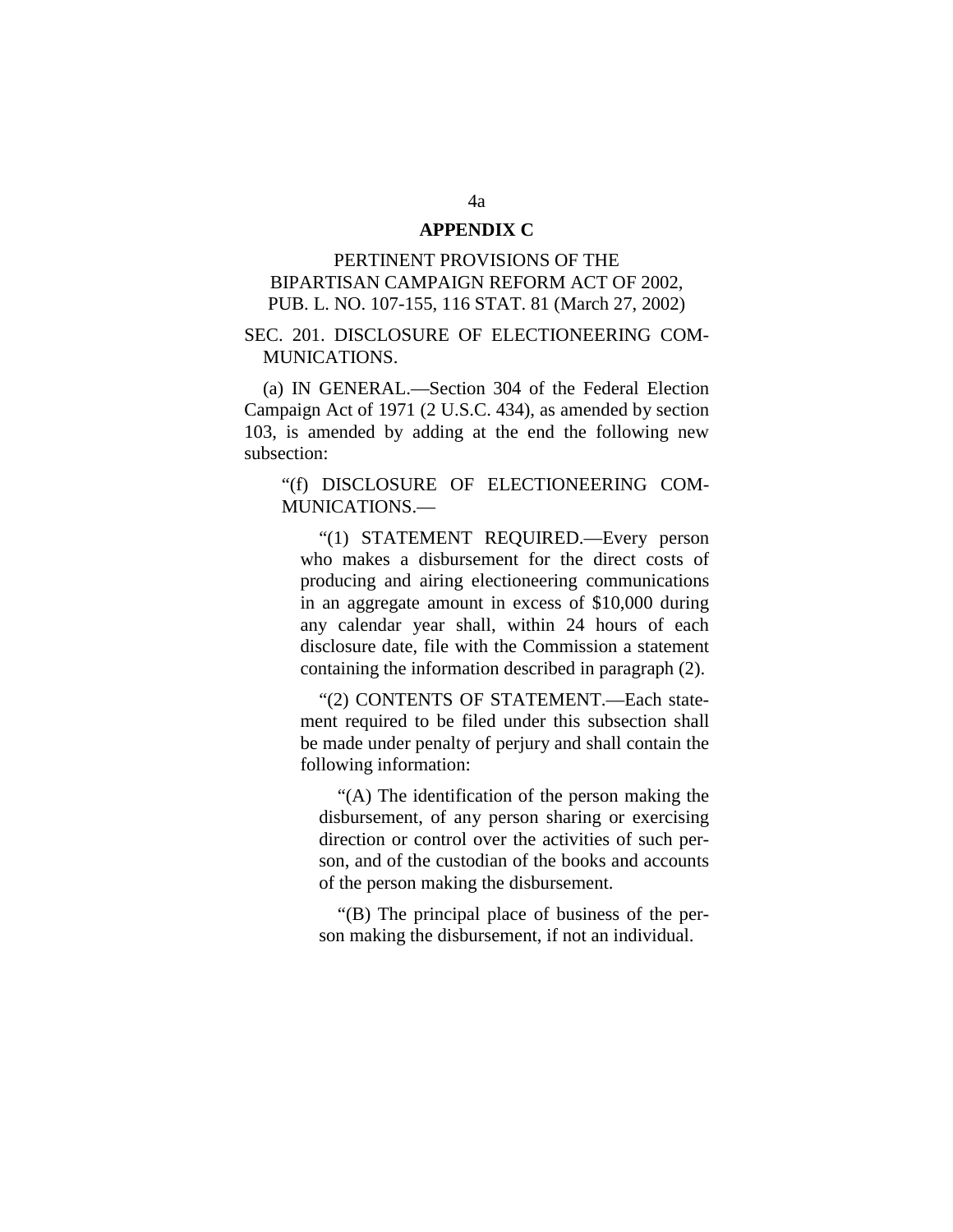"(C) The amount of each disbursement of more than \$200 during the period covered by the statement and the identification of the person to whom the disbursement was made.

"(D) The elections to which the electioneering communications pertain and the names (if known) of the candidates identified or to be identified.

"(E) If the disbursements were paid out of a segregated bank account which consists of funds contributed solely by individuals who are United States citizens or nationals or lawfully admitted for permanent residence (as defined in section 101(a)(20) of the Immigration and Nationality Act  $(8 \text{ U.S.C. } 1101(a)(20))$  directly to this account for electioneering communications, the names and addresses of all contributors who contributed an aggregate amount of \$1,000 or more to that account during the period beginning on the first day of the preceding calendar year and ending on the disclosure date. Nothing in this subparagraph is to be construed as a prohibition on the use of funds in such a segregated account for a purpose other than electioneering communications.

"(F) If the disbursements were paid out of funds not described in subparagraph (E), the names and addresses of all contributors who contributed an aggregate amount of \$1,000 or more to the person making the disbursement during the period beginning on the first day of the preceding calendar year and ending on the disclosure date.

"(3) ELECTIONEERING COMMUNICATION.— For purposes of this subsection—

"(A) IN GENERAL.—(i) The term 'electioneering communication' means any broadcast, cable, or satellite communication which—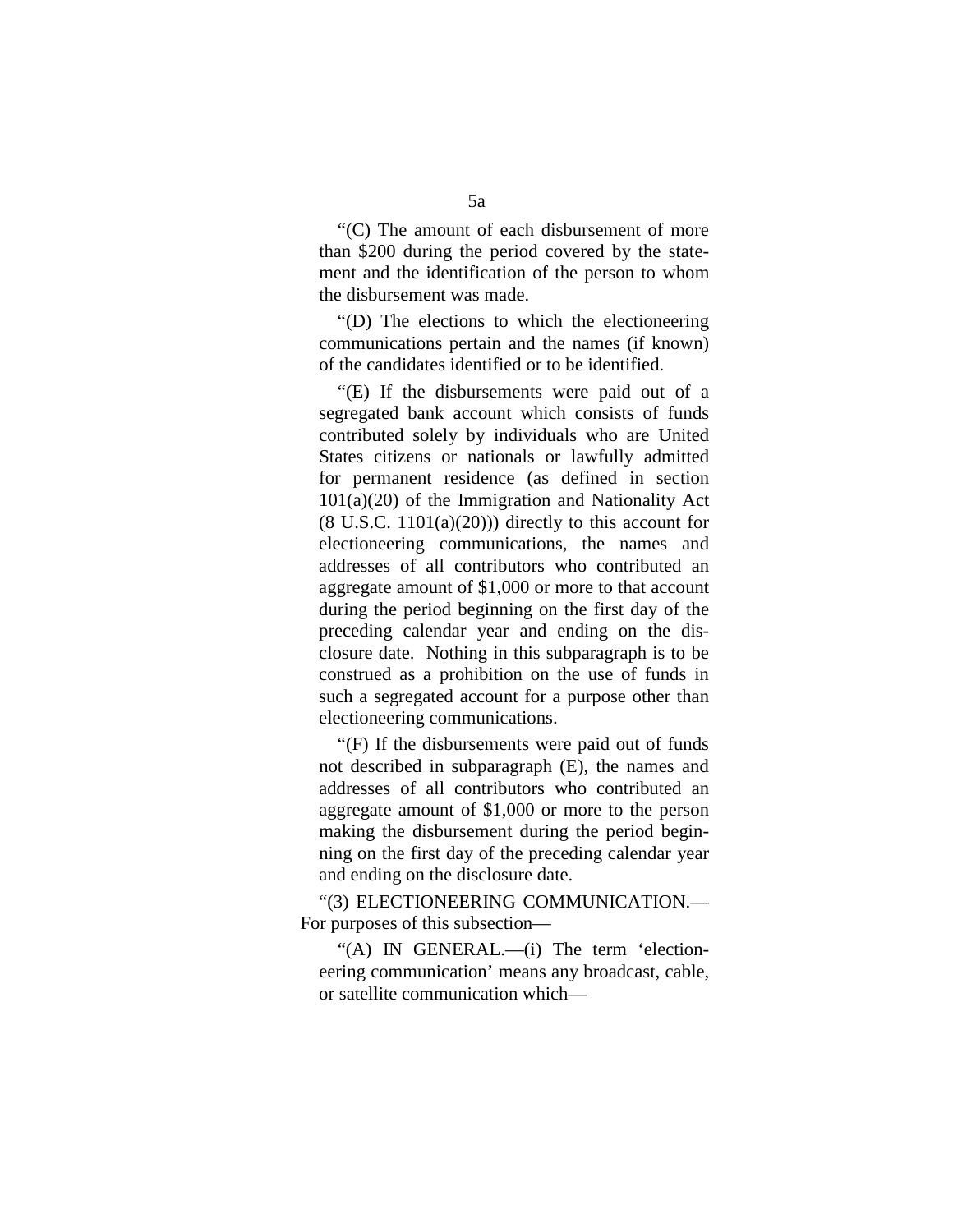"(I) refers to a clearly identified candidate for Federal office;

"(II) is made within—

"(aa) 60 days before a general, special, or runoff election for the office sought by the candidate; or

"(bb) 30 days before a primary or preference election, or a convention or caucus of a political party that has authority to nominate a candidate, for the office sought by the candidate; and

"(III) in the case of a communication which refers to a candidate for an office other than President or Vice President, is targeted to the relevant electorate.

"(ii) If clause (i) is held to be constitutionally insufficient by final judicial decision to support the regulation provided herein, then the term 'electioneering communication' means any broadcast, cable, or satellite communication which promotes or supports a candidate for that office, or attacks or opposes a candidate for that office (regardless of whether the communication expressly advocates a vote for or against a candidate) and which also is suggestive of no plausible meaning other than an exhortation to vote for or against a specific candidate. Nothing in this subparagraph shall be construed to affect the interpretation or application of section 100.22(b) of title 11, Code of Federal Regulations.

"(B) EXCEPTIONS.—The term 'electioneering communication' does not include—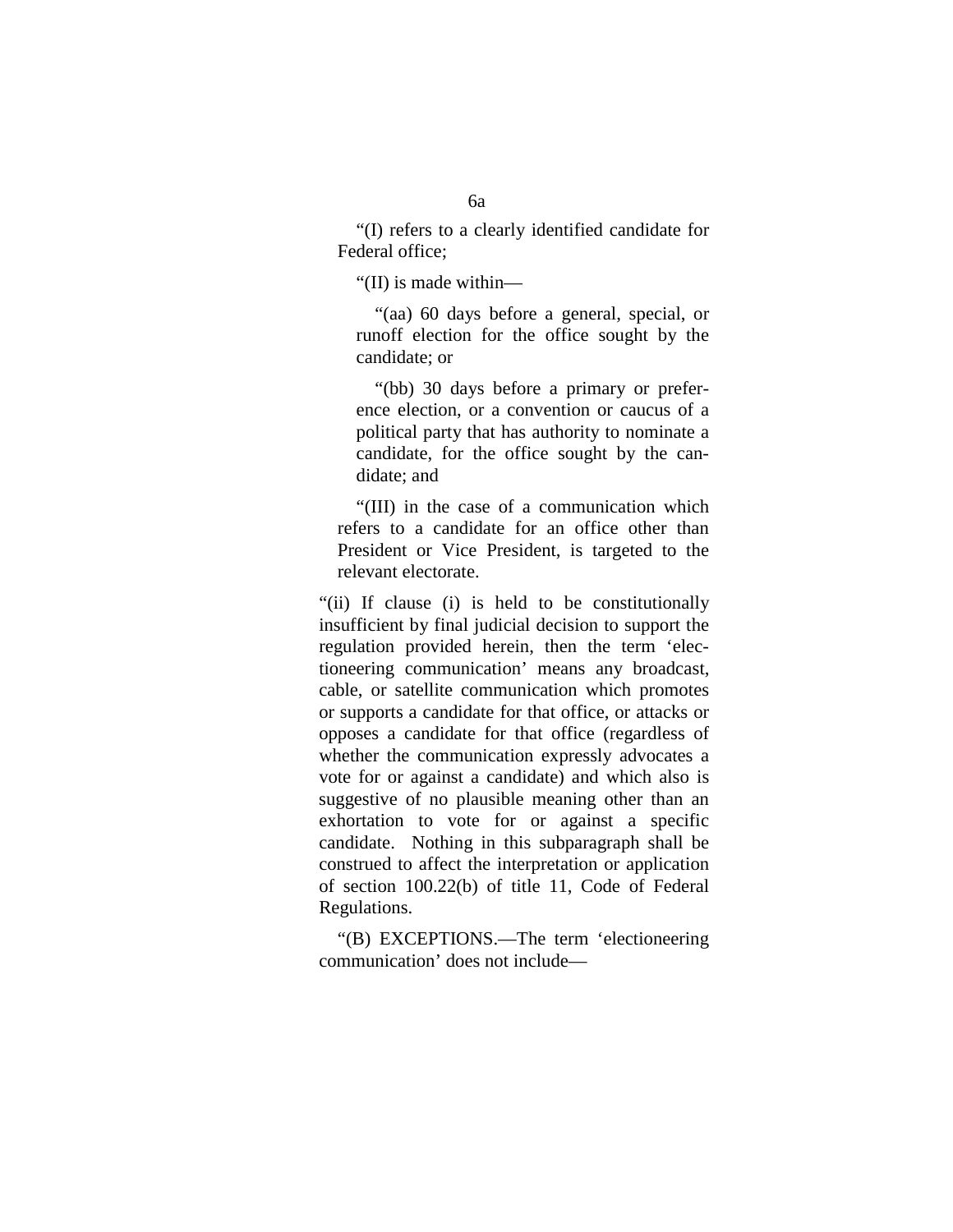"(i) a communication appearing in a news story, commentary, or editorial distributed through the facilities of any broadcasting station, unless such facilities are owned or controlled by any political party, political committee, or candidate;

"(ii) a communication which constitutes an expenditure or an independent expenditure under this Act;

"(iii) a communication which constitutes a candidate debate or forum conducted pursuant to regulations adopted by the Commission, or which solely promotes such a debate or forum and is made by or on behalf of the person sponsoring the debate or forum; or

"(iv) any other communication exempted under such regulations as the Commission may promulgate (consistent with the requirements of this paragraph) to ensure the appropriate implementation of this paragraph, except that under any such regulation a communication may not be exempted if it meets the requirements of this paragraph and is described in section 301(20)(A)(iii).

"(C) TARGETING TO RELEVANT ELEC-TORATE.—For purposes of this paragraph, a communication which refers to a clearly identified candidate for Federal office is 'targeted to the relevant electorate' if the communication can be received by 50,000 or more persons—

"(i) in the district the candidate seeks to represent, in the case of a candidate for Representative in, or Delegate or Resident Commissioner to, the Congress; or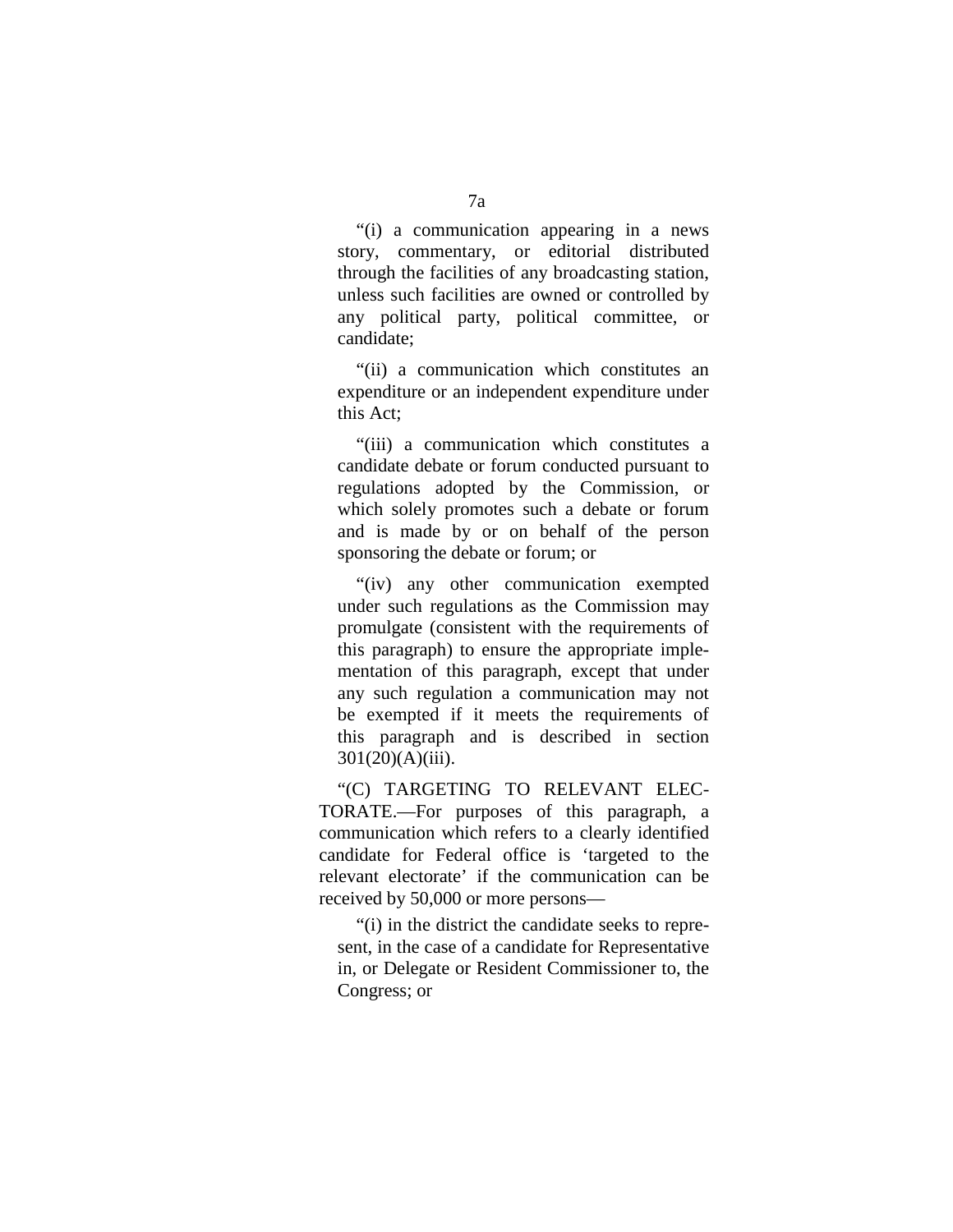"(ii) in the State the candidate seeks to represent, in the case of a candidate for Senator.

"(4) DISCLOSURE DATE.—For purposes of this subsection, the term 'disclosure date' means—

"(A) the first date during any calendar year by which a person has made disbursements for the direct costs of producing or airing electioneering communications aggregating in excess of \$10,000; and

"(B) any other date during such calendar year by which a person has made disbursements for the direct costs of producing or airing electioneering communications aggregating in excess of \$10,000 since the most recent disclosure date for such calendar year.

"(5) CONTRACTS TO DISBURSE.—For purposes of this subsection, a person shall be treated as having made a disbursement if the person has executed a contract to make the disbursement.

"(6) COORDINATION WITH OTHER REQUIRE-MENTS.—Any requirement to report under this subsection shall be in addition to any other reporting requirement under this Act.

"(7) COORDINATION WITH INTERNAL REV-ENUE CODE.—Nothing in this subsection may be construed to establish, modify, or otherwise affect the definition of political activities or electioneering activities (including the definition of participating in, intervening in, or influencing or attempting to influence a political campaign on behalf of or in opposition to any candidate for public office) for purposes of the Internal Revenue Code of 1986."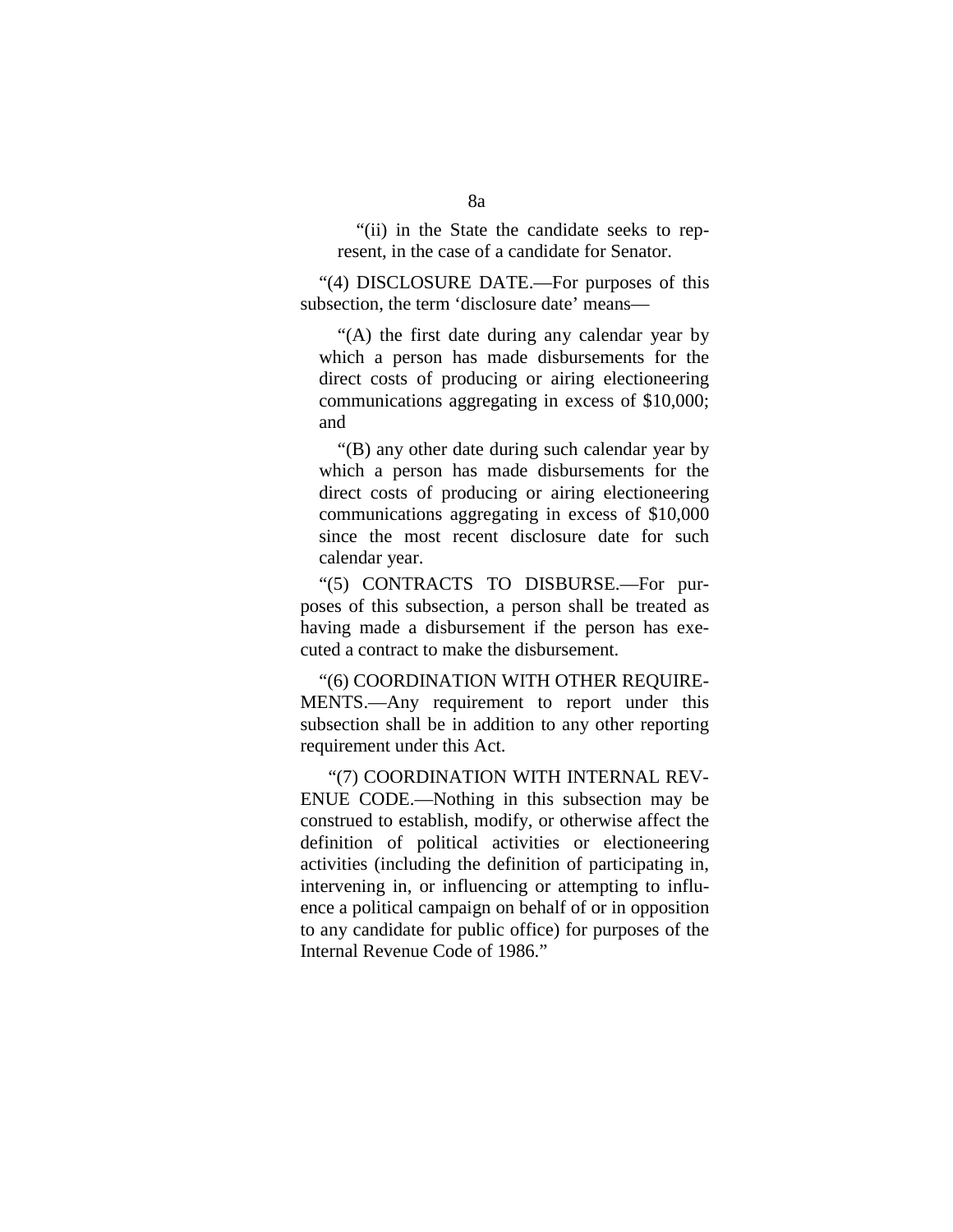## (b) RESPONSIBILITIES OF FEDERAL COMMUNICA-TIONS COMMISSION.—The Federal Communications Commission shall compile and maintain any information the Federal Election Commission may require to carry out section 304(f) of the Federal Election Campaign Act of 1971 (as added by subsection (a)), and shall make such information available to the public on the Federal Communication Commission's website.

## SEC. 202. COORDINATED COMMUNICATIONS AS CONTRIBUTIONS.

Section 315(a)(7) of the Federal Election Campaign Act of 1971 (2 U.S.C. 441a(a)(7)) is amended—

(1) by redesignating subparagraph (C) as subparagraph (D); and

(2) by inserting after subparagraph (B) the following:

" $(C)$  if—

"(i) any person makes, or contracts to make, any disbursement for any electioneering communication (within the meaning of section  $304(f)(3)$ ); and

"(ii) such disbursement is coordinated with a candidate or an authorized committee of such candidate, a Federal, State, or local political party or committee thereof, or an agent or official of any such candidate, party, or committee;

such disbursement or contracting shall be treated as a contribution to the candidate supported by the electioneering communication or that candidate's party and as an expenditure by that candidate or that candidate's party; and".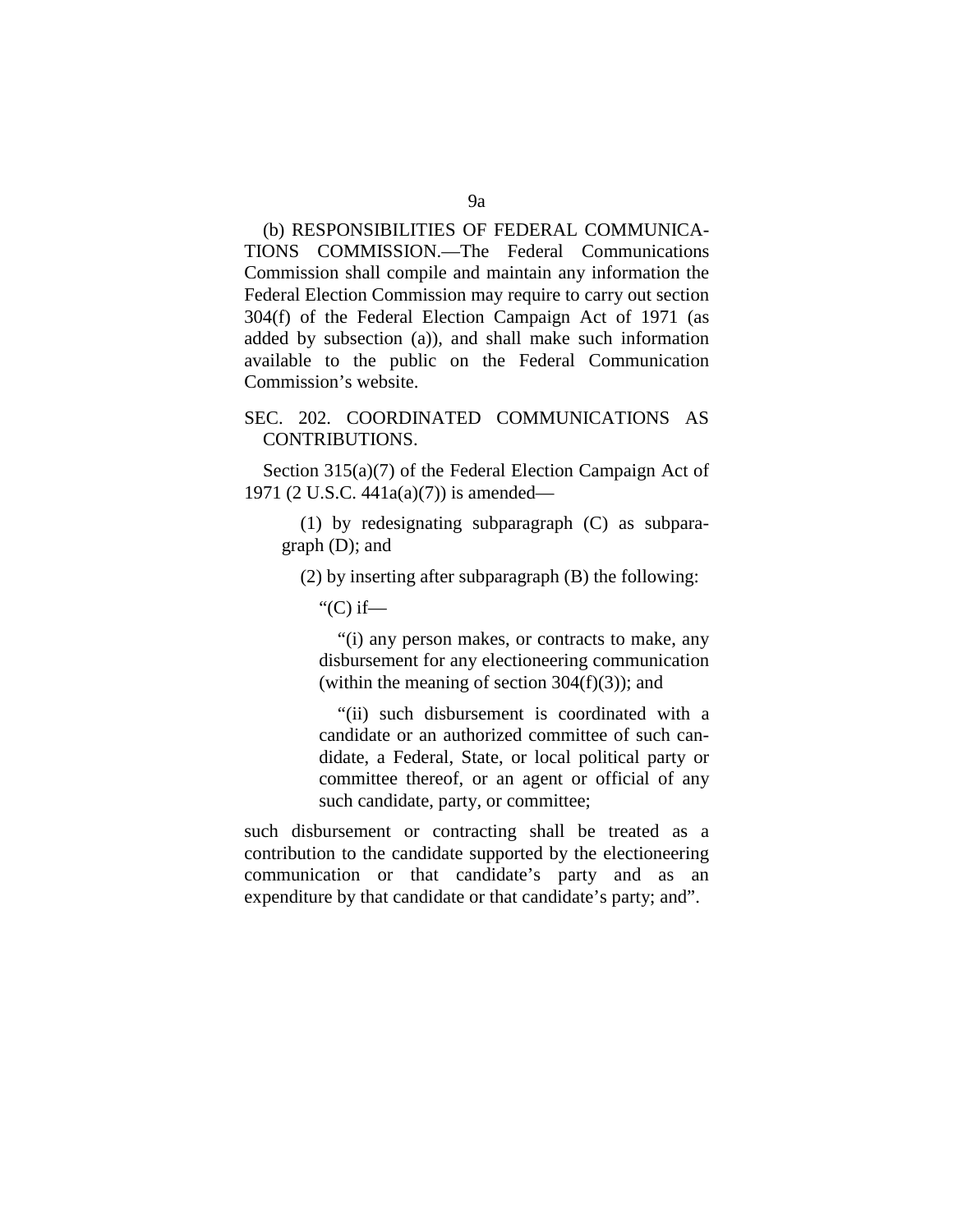## SEC. 203. PROHIBITION OF CORPORATE AND LABOR DISBURSEMENTS FOR ELECTIONEERING COMMU-NICATIONS.

(a) IN GENERAL.—Section 316(b)(2) of the Federal Election Campaign Act of  $1971$  (2 U.S.C.  $441b(b)(2)$ ) is amended by inserting "or for any applicable electioneering communication" before ", but shall not include".

(b) APPLICABLE ELECTIONEERING COMMUNICA-TION.—Section 316 of such Act is amended by adding at the end the following:

"(c) RULES RELATING TO ELECTIONEERING COM-MUNICATIONS.—

"(1) APPLICABLE ELECTIONEERING COMMU-NICATION.—For purposes of this section, the term 'applicable electioneering communication' means an electioneering communication (within the meaning of section  $304(f)(3)$ ) which is made by any entity described in subsection (a) of this section or by any other person using funds donated by an entity described in subsection (a) of this section.

"(2) EXCEPTION.—Notwithstanding paragraph (1), the term 'applicable electioneering communication' does not include a communication by a section  $501(c)(4)$ organization or a political organization (as defined in section 527(e)(1) of the Internal Revenue Code of 1986) made under section  $304(f)(2)(E)$  or  $(F)$  of this Act if the communication is paid for exclusively by funds provided directly by individuals who are United States citizens or nationals or lawfully admitted for permanent residence (as defined in section  $101(a)(20)$  of the Immigration and Nationality Act  $(8 \text{ U.S.C. } 1101(a)(20))$ . For purposes of the preceding sentence, the term 'provided directly by individuals' does not include funds the source of which is an entity described in subsection (a) of this section.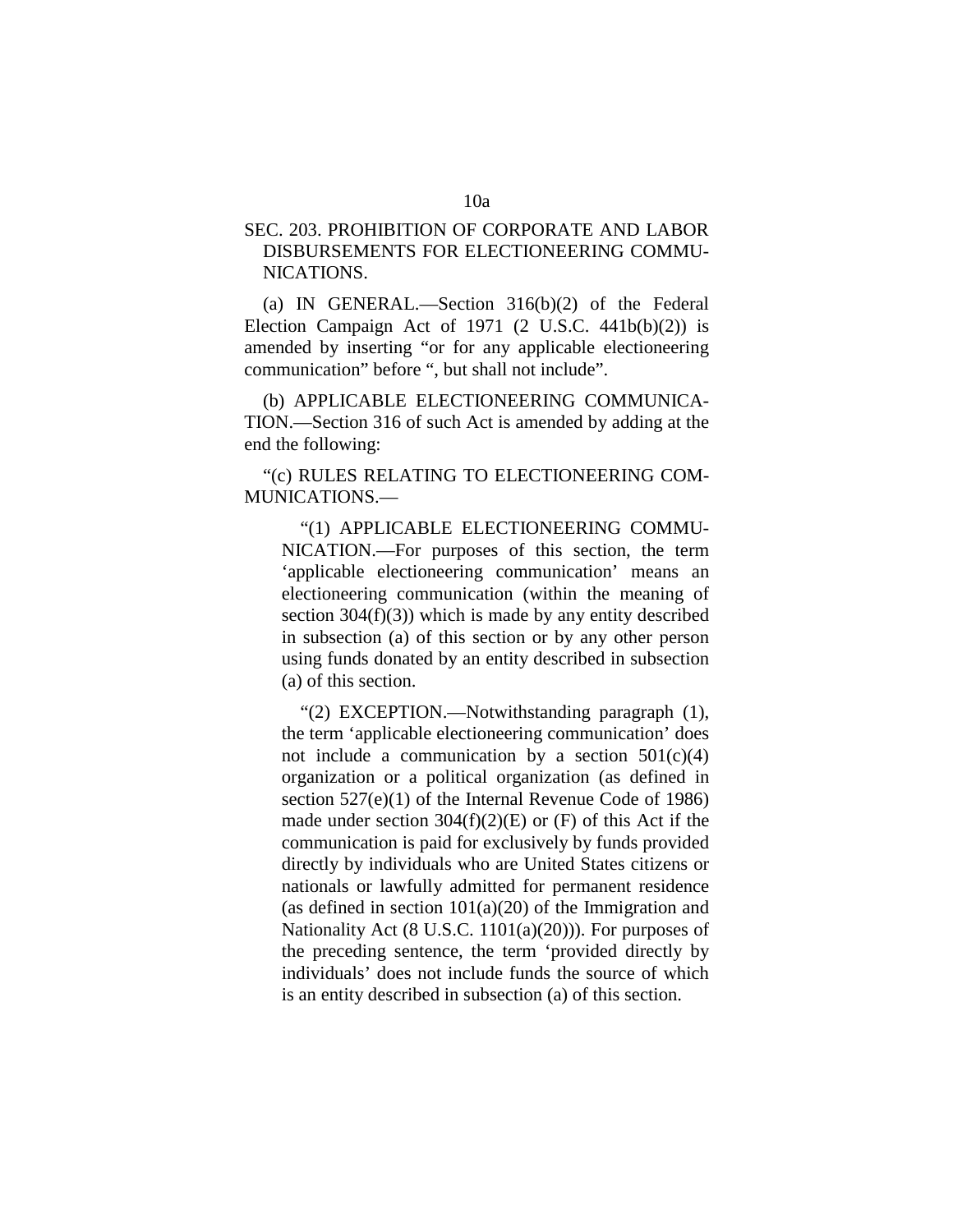#### "(3) SPECIAL OPERATING RULES.—

"(A) DEFINITION UNDER PARAGRAPH (1).— An electioneering communication shall be treated as made by an entity described in subsection (a) if an entity described in subsection (a) directly or indirectly disburses any amount for any of the costs of the communication.

"(B) EXCEPTION UNDER PARAGRAPH (2).— A section  $501(c)(4)$  organization that derives amounts from business activities or receives funds from any entity described in subsection (a) shall be considered to have paid for any communication out of such amounts unless such organization paid for the communication out of a segregated account to which only individuals can contribute, as described in section  $304(f)(2)(E)$ .

"(4) DEFINITIONS AND RULES.—For purposes of this subsection—

"(A) the term 'section  $501(c)(4)$  organization' means—

"(i) an organization described in section 501(c)(4) of the Internal Revenue Code of 1986 and exempt from taxation under section 501(a) of such Code; or

"(ii) an organization which has submitted an application to the Internal Revenue Service for determination of its status as an organization described in clause (i); and

"(B) a person shall be treated as having made a disbursement if the person has executed a contract to make the disbursement.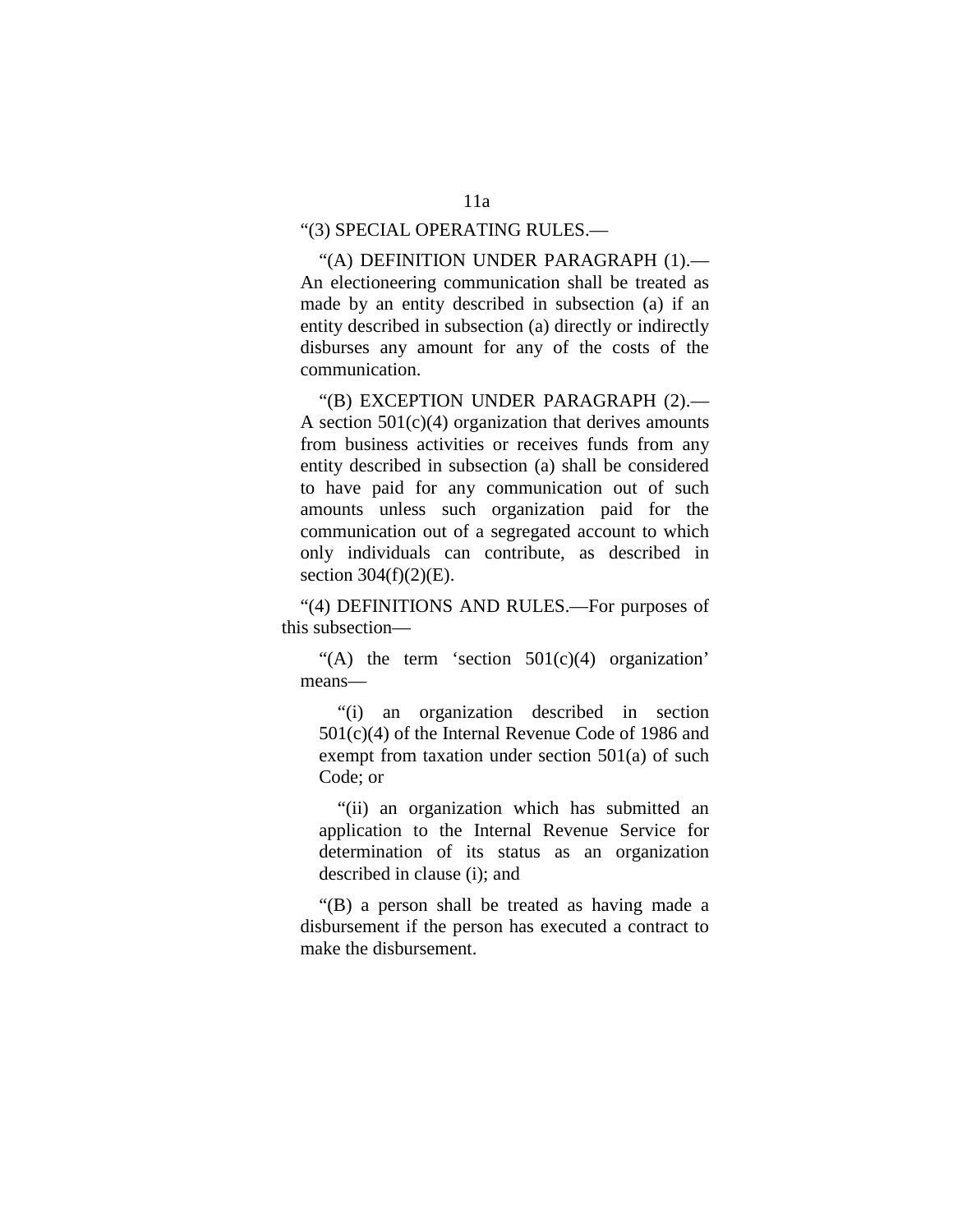"(5) COORDINATION WITH INTERNAL REVE-NUE CODE.—Nothing in this subsection shall be construed to authorize an organization exempt from taxation under section 501(a) of the Internal Revenue Code of 1986 to carry out any activity which is prohibited under such Code."

## SEC. 214. COORDINATION WITH CANDIDATES OR POLITICAL PARTIES.

(a) IN GENERAL.—Section  $315(a)(7)(B)$  of the Federal Election Campaign Act of 1971 (2 U.S.C.  $441a(a)(7)(B)$ ) is amended—

(1) by redesignating clause (ii) as clause (iii); and

(2) by inserting after clause (i) the following new clause:

"(ii) expenditures made by any person (other than a candidate or candidate's authorized committee) in cooperation, consultation, or concert with, or at the request or suggestion of, a national, State, or local committee of a political party, shall be considered to be contributions made to such party committee; and".

(b) REPEAL OF CURRENT REGULATIONS.—The regulations on coordinated communications paid for by persons other than candidates, authorized committees of candidates, and party committees adopted by the Federal Election Commission and published in the Federal Register at page 76138 of volume 65, Federal Register, on December 6, 2000, are repealed as of the date by which the Commission is required to promulgate new regulations under subsection (c) (as described in section  $402(c)(1)$ ).

(c) REGULATIONS BY THE FEDERAL ELECTION COMMISSION.—The Federal Election Commission shall promulgate new regulations on coordinated communications paid for by persons other than candidates, authorized